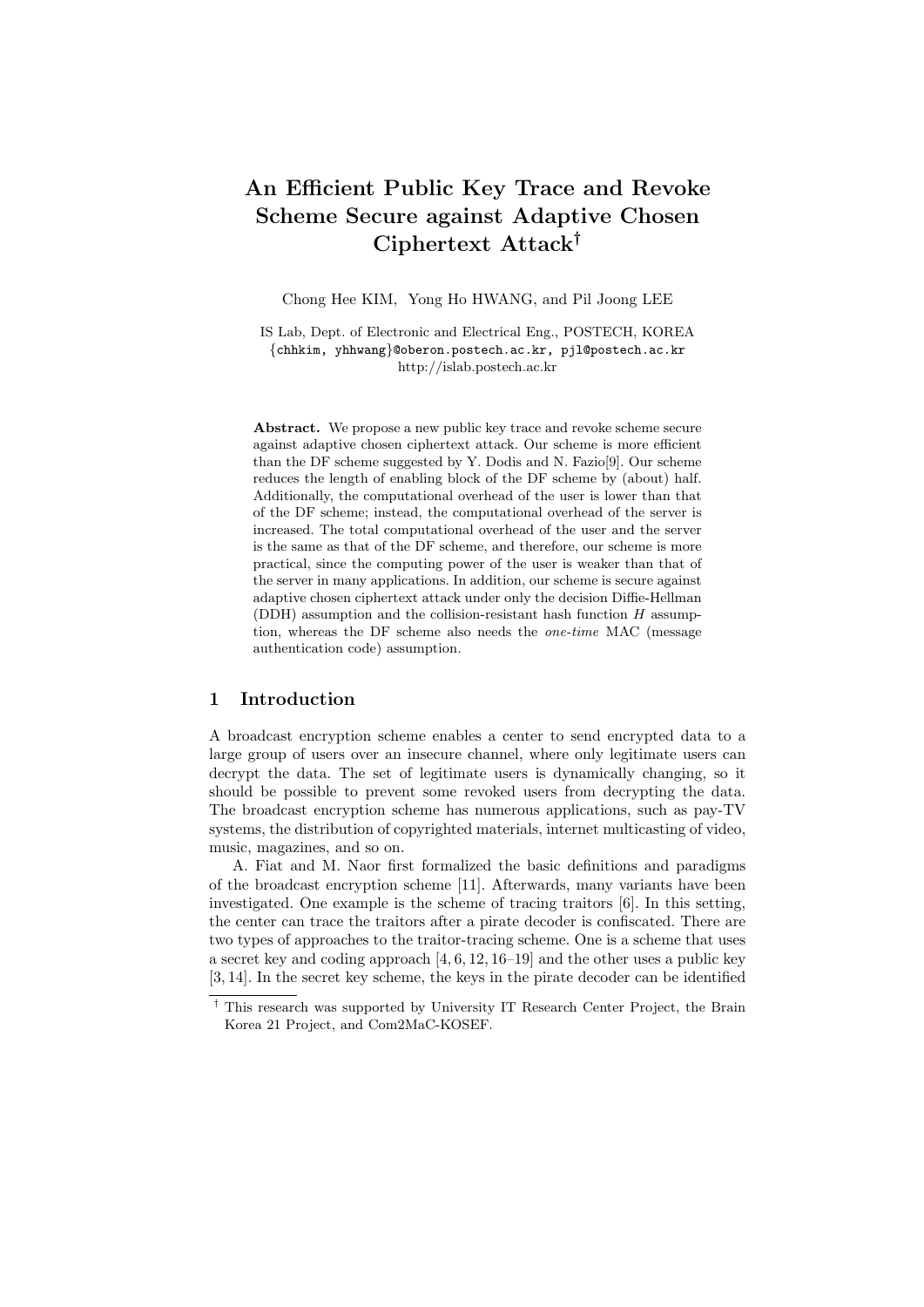by combinatorial methods. In the public key approach, the size of the enabling block is independent of the number of subscribers. In addition, the public key traitor tracing schemes enable the center to prepare a public key that allows any entity to broadcast data to users. There is another variant of broadcast encryption, the revoke system, which concentrates on the problem of excluding a certain subset of users from receiving the data in a dynamically changing set of users. There are many revoke systems that use the secret key setting. These schemes are also divided into two categories. One is for stateless receivers [15, 13, 2] and the other is for non-stateless receivers [21, 22].

Recently, a public key traitor-tracing scheme with the revocation capability was introduced by W. Tzeng and Z. Tzeng [20]. They also proposed a variant of their basic scheme to be secure against adaptive chosen ciphertext attack (CCA2). However, Dodis and Fazio noted that W. Tzeng and Z. Tzeng's scheme was not secure against CCA2 even if a single user is corrupted [9]. Dodis and Fazio also proposed their own scheme secure against CCA2 under the decision Diffie-Hellman (DDH) assimption, the collision-resistant hash function  $H$  assumption, and the *one-time* MAC assumption [9].

Our results We propose a new public key trace and revoke scheme secure against CCA2. Our scheme does not use the additional one-time MAC, so its security does not depend on the *one-time* MAC assumption. The length of the enabling block of our scheme is about half that of the DF scheme. Additionally, the computational overhead of the user is lower than that of the DF scheme instead the computational overhead of the server is increased. The total computational overhead of the user and the server is the same as that of the DF scheme. (We only consider the computation of exponentiation computed by the server and the user. If we did the analysis more precisely, our scheme is more efficient than the DF scheme because it does not require computational overhead for the MAC). Our scheme is more practical, since the computing power of the user is weaker than that of the server in many applications.

By slightly modifying standard tracing algorithms from previous schemes (e.g. [20]), our scheme can be a fully functional trace and revoke scheme. However, due to space limitations we will omit the tracing part and focus only on the revoke scheme, which is the original contribution of this paper.

## 2 Preliminaries

In this section, we review the Lagrange interpolation in the exponent, the decision Diffie-Hellman (DDH) assumption, and public key encryption schemes secure against CCA2.

The Lagrange Interpolation in the Exponent Let  $q$  be a prime and The Lagrange interpolation in the Exponent Let q be a prime and  $f(x)=\sum_{t=0}^{x} a_t x_t$  a polynomial of degree z over  $Z_q$ . Let  $x_0, \ldots, x_z$  be distinct elements in  $Z_q$ . Then using the Lagrange interpolation, we can express  $f(x)$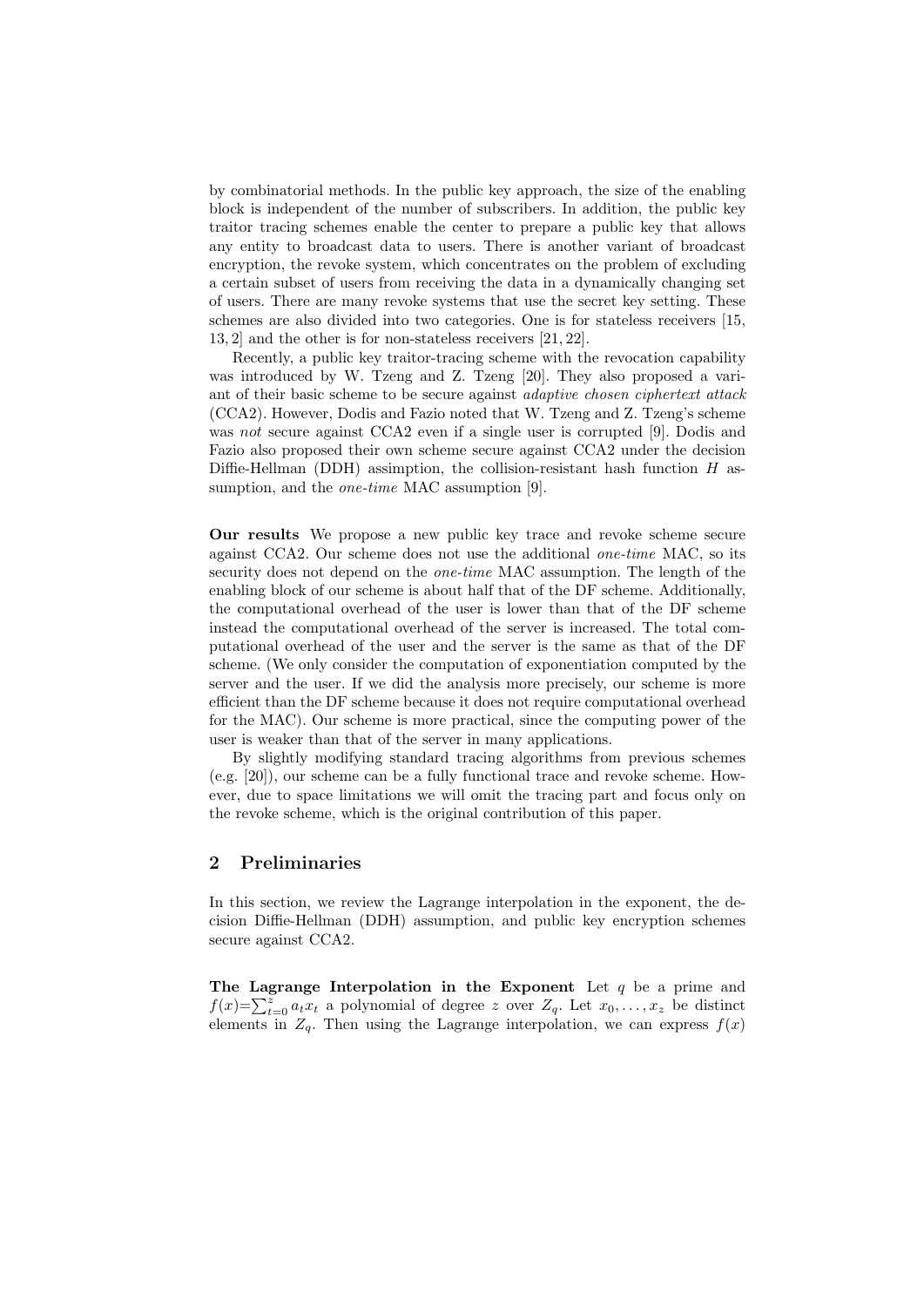as  $\sum_{t=0}^{z}(f(x_t)\cdot \lambda_t(x))$ , where  $\lambda_t(x) = \prod_{0\leq j\neq t\leq z} \frac{x_j-x}{x_i-x_i}$  $\frac{x_j-x_t}{x_j-x_t}$ , 0 ≤ t ≤ z. We define the Lagrange interpolation operator as:  $LI(x_0, \ldots, x_z; f(x_0), \ldots, f(x_z))(x)$  $=\sum_{t=0}^z (f(x_t)\cdot \lambda_t(x))$ .

Next, we consider a cyclic group G of order q and a generator g of G. Let  $v_t$  $= g^{f(x_t)}, 0 \le t \le z$ , where  $x_t \in Z_q$  and  $v_t \in G$ . Then we define the Lagrange interpolation operator in the exponent as:  $EXP-LI(x_0, \ldots, x_z; v_0, \ldots, v_z)(x) =$  $g^{LI(x_0,...,x_z; f(x_0),...,f(x_z))} = \prod_{t=0}^{z} g^{(f(x_t)\cdot\lambda_t(x))} = \prod_{t=0}^{z} v_t^{\lambda_t(x)}$ . We also remark that  $EXP - LI(x<sub>0</sub>,..., x<sub>z</sub>; v<sub>0</sub><sup>r</sup>,..., v<sub>z</sub><sup>r</sup>)(x) = [EXP - LI(x<sub>0</sub>,..., x<sub>z</sub>; v<sub>0</sub>,..., v<sub>z</sub>)(x)]<sup>r</sup>.$ In what follows, we will refer to a function of the form  $g^{f(x)}$ , where  $f(x)$  is polynomial, as an EXP- polynomial.

**The Decision Diffie-Hellman Assumption** Let  $G$  be a group of large prime order q, and consider the following two distributions:

- the distribution **R** of random quadruples  $(g_1, g_2, u_1, u_2) \in G^4$ , - the distribution **D** of quadruples  $(g_1, g_2, u_1, u_2) \in G^4$ , where  $g_1, g_2$  are random, and  $u_1 = g_1^r$  and  $u_2 = g_2^r$  for random  $r \in Z_q$ .

The decision Diffie-Hellman (DDH) assumption is that it is computationally hard to distinguish these two distributions. That is, we consider an algorithm that should output 0 or 1, given a quadruple coming from one of the two distributions. Then the difference between the probability that it outputs a 1 given an input from  $\mathbf R$ , and the probability that it outputs a 1 given an input from  $\mathbf D$ is negligible.

Our scheme is based on the modified Cramer-Shoup (M-CS) scheme [5] and the DF scheme is based on the Cramer-Shoup (CS) scheme [7]. The M-CS scheme is a variant of the CS scheme. We briefly review these schemes.

**The Cramer-Shoup scheme** Given a security parameter  $1^{\lambda}$ , the secret key is  $(x_1, x_2, y_1, y_2, z)$  and the public key is  $(p, q, g_1, g_2, c, d, h, H)$ , where p is a  $\lambda$ -bit prime,  $g_1, g_2$  are generators of  $G$ (a subgroup of  $Z_p^*$  of a large prime order q), function  $H$  is a hash function chosen from a collision-resistant hash function family,  $x_1, x_2, y_1, y_2, z \stackrel{R}{\leftarrow} Z_q$ ,  $c = g_1^{x_1} g_2^{x_2}$ ,  $d = g_1^{y_1} g_2^{y_2}$ , and  $h = g_1^z$ .

Given a message  $m \in G$ , the encryption algorithm runs as follows. First, it chooses  $r \stackrel{R}{\leftarrow} Z_q$  and computes  $u_1 = g_1^r, u_2 = g_2^r, e = h^r m, \alpha = H(u_1, u_2, e), v =$  $c^r d^{r\alpha}$ . The ciphertext is  $(u_1, u_2, e, v)$ . Given a ciphertext, the decryption algorithm runs as follows. First, it computes  $v' = u_1^{x_1 + y_1 \alpha} \cdot u_2^{x_2 + y_2 \alpha}$ . Next, it performs a validity check. If  $v \neq v'$ , then it outputs an error message, denoted ' $\perp$ '; otherwise, it outputs  $m = \frac{e}{u_1^2}$ . The security of this scheme against CCA2 is proven, based on DDH assumption, in [7].

The Modified Cramer-Shoup scheme R. Canetti and S. Goldwasser slightly modified the above CS scheme as follows, without losing in security [5]. If the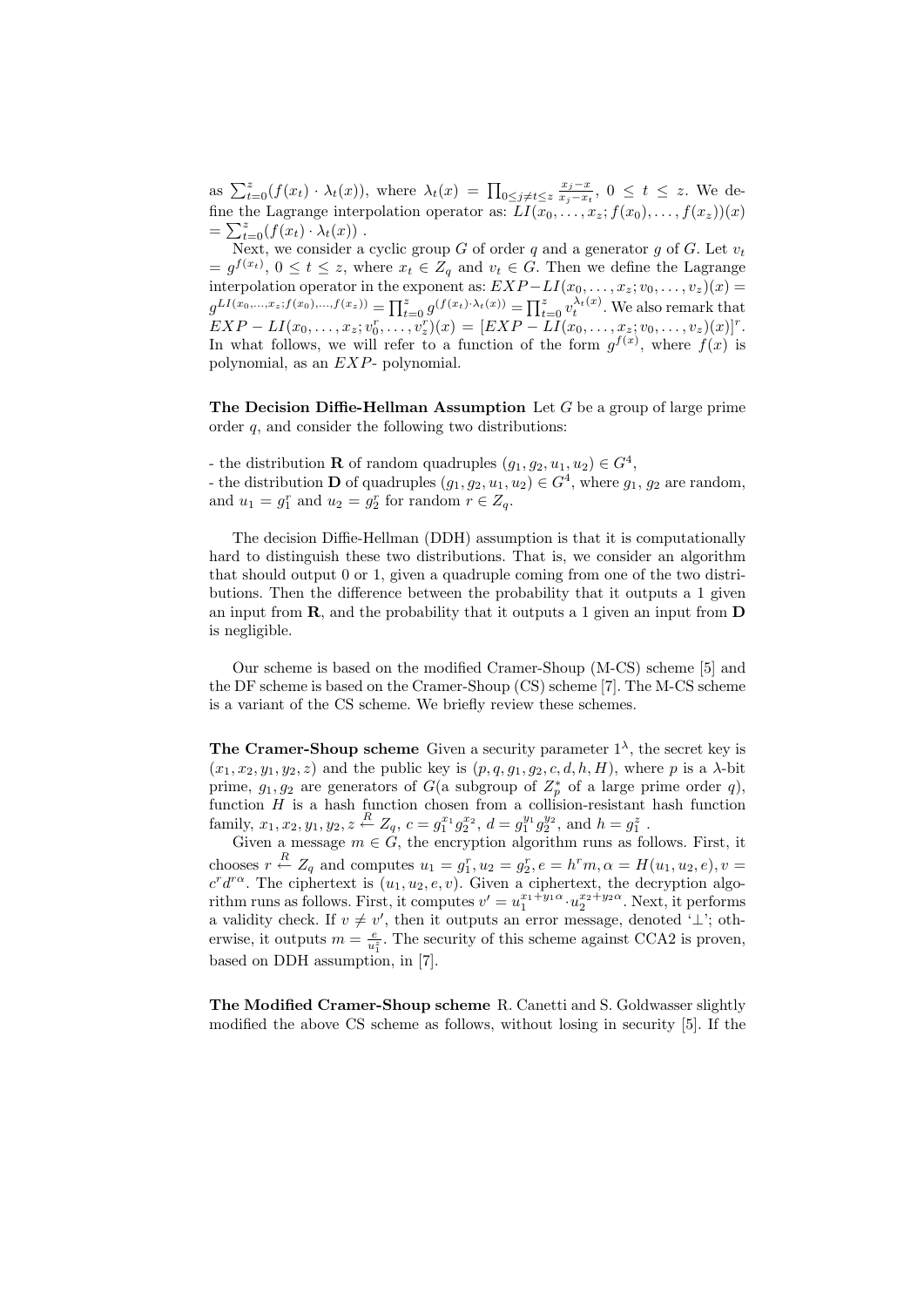decryption algorithm finds  $v \neq v'$ , instead of outputting '⊥' it outputs a random value in  $G$ . In a sense, the modified scheme is even "more secure" since the adversary is not notified by the decryption algorithm whether a ciphertext is valid.

Now that the decryption algorithm does not explicitly check validity, given  $(u_1, u_2, e, v)$  it outputs  $\left(\frac{e}{u_1^2}\right) \cdot \left(\frac{v'}{v}\right)$  $(v')^s$  instead, where v'is computed as in the CS scheme and  $s \stackrel{R}{\leftarrow} Z_q$ . Note that the decryption algorithm is now randomized. To see the validity of this modification, notice that if  $v = v'$  then  $(\frac{v}{v'})^s = 1$  for all s, and the correct value is outputted. If  $v \neq v'$ , then the decryption algorithm outputs a uniformly distributed value in  $G$ , independent of  $m$ . The security of M-CS scheme against CCA2 is proven, based on the DDH assumption, in [5].

#### 3 Public key broadcast encryption scheme

We use the definition in [9]. In a *public key broadcast encryption scheme*  $BE$ , a session key s is encrypted and broadcasted with the symmetric encryption of the "actual" message. Generally, the encryption of s is called the enabling block.

#### 3.1 Public key broadcast encryption scheme

A public key broadcast encryption scheme BE consists of a 4-tuple of poly-time algorithms (KeyGen, Reg, Enc, Dec):

- KeyGen, the key generation algorithm, is a probabilistic algorithm used by the center to set up all the parameters of the scheme. KeyGen takes as input a security parameter  $1^{\lambda}$  and a revocation threshold z (i.e. the maximum number of users that can be revoked) and generates the public key  $PK$  and the master secret key  $SK_{BE}$ .

- Reg, the registration algorithm, is a probabilistic algorithm used by the center to compute the secret initialization data needed to construct a new decoder each time a new user subscribes to the system. Reg receives as input the master secret key  $SK_{BE}$  and a (new) index i associated with the user; it returns the user's secret key  $SK_i$ .

- **Enc**, the encryption algorithm, is a probabilistic algorithm used to encapsulate a given session key s within an enabling block T. Enc takes as input the public key PK, the session key s, and a set R of revoked users (with  $|R| \leq z$ ) and returns the enabling block T.

- Dec, the decryption algorithm, is a deterministic algorithm that takes as input the secret key  $SK_i$  of user i and the enabling block T and returns the session key s that was encapsulated within  $T$  if i was a legitimate user when  $T$  was constructed, or the special symbol " $\perp$ ".

### 3.2 Security against adaptive chosen ciphertext attack

An adversary  $A$  in an *adaptive chosen ciphertext attack* (CCA2) is a probabilistic, poly-time oracle query machine. The attack game is defined in terms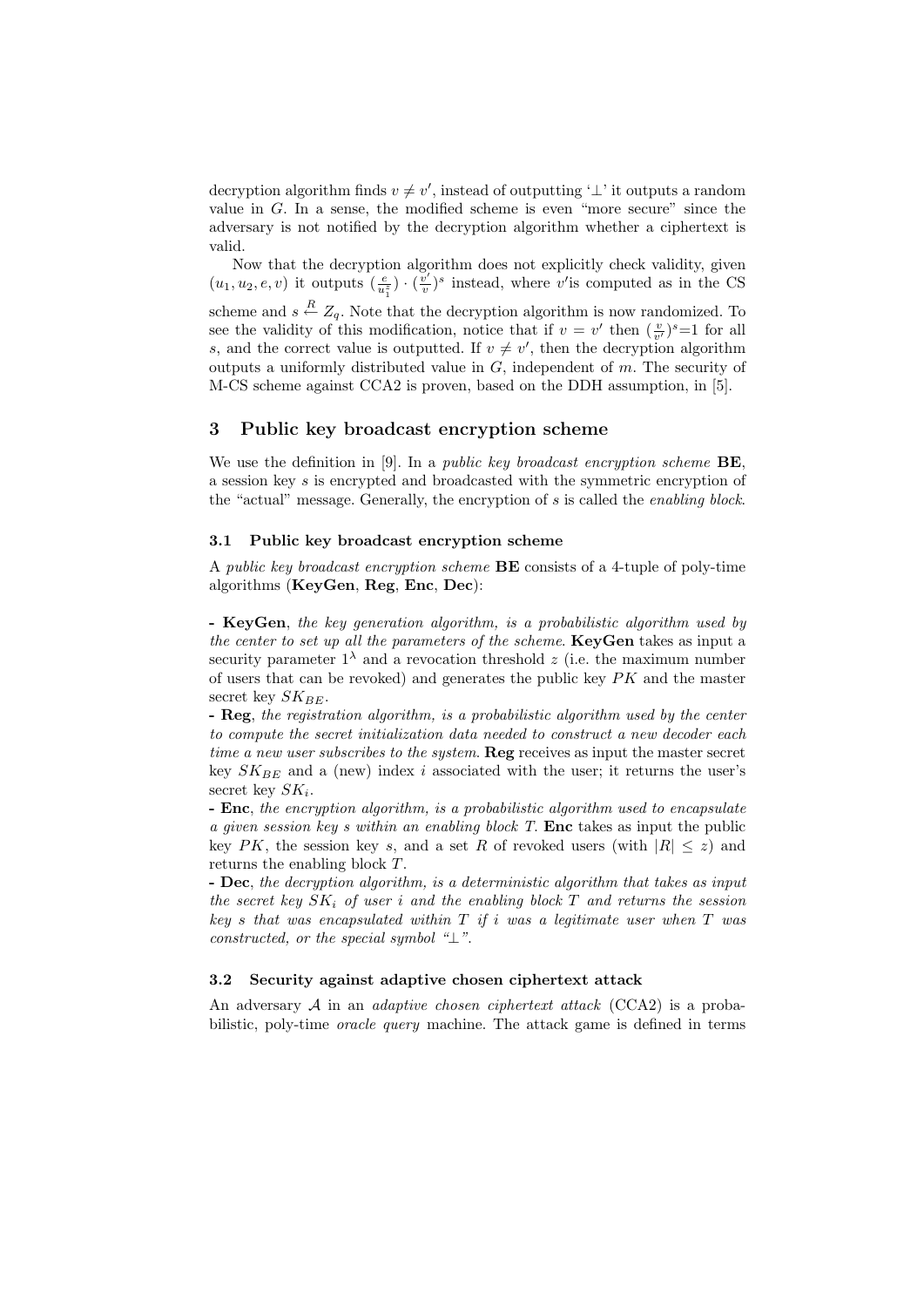of an interactive computation between the adversary and its environment. We describe the attack game used to define the security against CCA2; that is, we define the environment in which A runs. We assume that the input to A is  $1^{\lambda}$ for some  $\lambda$ .

Stage 1: The adversary queries a key generation oracle. The key generation oracle computes  $(PK, SK_{BE}) \leftarrow$  BE.KeyGen(1<sup> $\lambda$ </sup>, *z*) and responds with PK.

Stage 2: The adversary enters the *user corruption stage*, where she is given oracle access to the User Corruption Oracle Cor $_{SK_{BE}}(\cdot)$ . This oracle receives as input the index i of the user to be corrupted, computes  $SK_i \leftarrow \textbf{BE}.\textbf{Reg}(SK_{BE}, i)$ and returns the user's secret key  $SK_i$ . This oracle can be called adaptively for at most  $z$  times. Let us say that at the end of this stage the set  $R$  of at most  $z$ users is corrupted.

**Stage 3:** The adversary submits two session keys  $s_0$ ,  $s_1$  to an encryption oracle. On input  $s_0, s_1$ , the encryption oracle computes:  $\sigma \leftarrow R$   $\{0,1\}; T^* \leftarrow$ **BE.Enc**( $PK$ ,  $s_{\sigma}$ , R) and responds with the "target" enabling block  $T^*$ .

Stage 4: The adversary continues to make calls to the decryption oracle, subject only to the restriction that a submitted enabling block  $T$  is not identical to  $T^*$ .

**Stage 5:** The adversary outputs  $\sigma^* \in \{0, 1\}.$ 

We define the advantage of A as  $Adv_{BE,A}^{CCA2}(\lambda) = |Pr(\sigma^* = \sigma) - \frac{1}{2}|$ 

We consider a variant of the CCA2, generalized chosen ciphertext attack  $(gCCA2)$  [1,9]. The attack game of  $gCCA2$  is the same as that of CCA2 except Stage 4. In the attack game of gCCA2, the adversary cannot ask about enabling blocks *closely related* to the "target" enabling block. That is, in **Stage** 4, the decryption oracle first checks whether *equivalence relation*  $R_i(T, T^*)$  holds. If so, it outputs " $\perp$ ".

Definition 1 (z-resilience of a public key broadcast encryption scheme) We say that a public key broadcast encryption scheme  $BE$  is z-resilient against CCA2 attack if for all probabilistic, poly-time oracle query machines A, the function  $Adv_{BE,\mathcal{A}}^{CCA2}(\lambda)$  grows negligibly in  $\lambda$ .

## 4 The DF schemes

Y. Dodis and N. Fazio proposed three broadcast encryption schemes (we call them DF-CPA, DF- $qCCA$ , DF-CCA2) that achieve z-resilience in an adaptive setting for the case of CPA (chosen plaintext attack), gCCA2, and CCA2, respectively. Subsequent schemes build on the previous one in an incremental manner. Therefore, the DF-CPA scheme is more efficient than the DF-gCCA2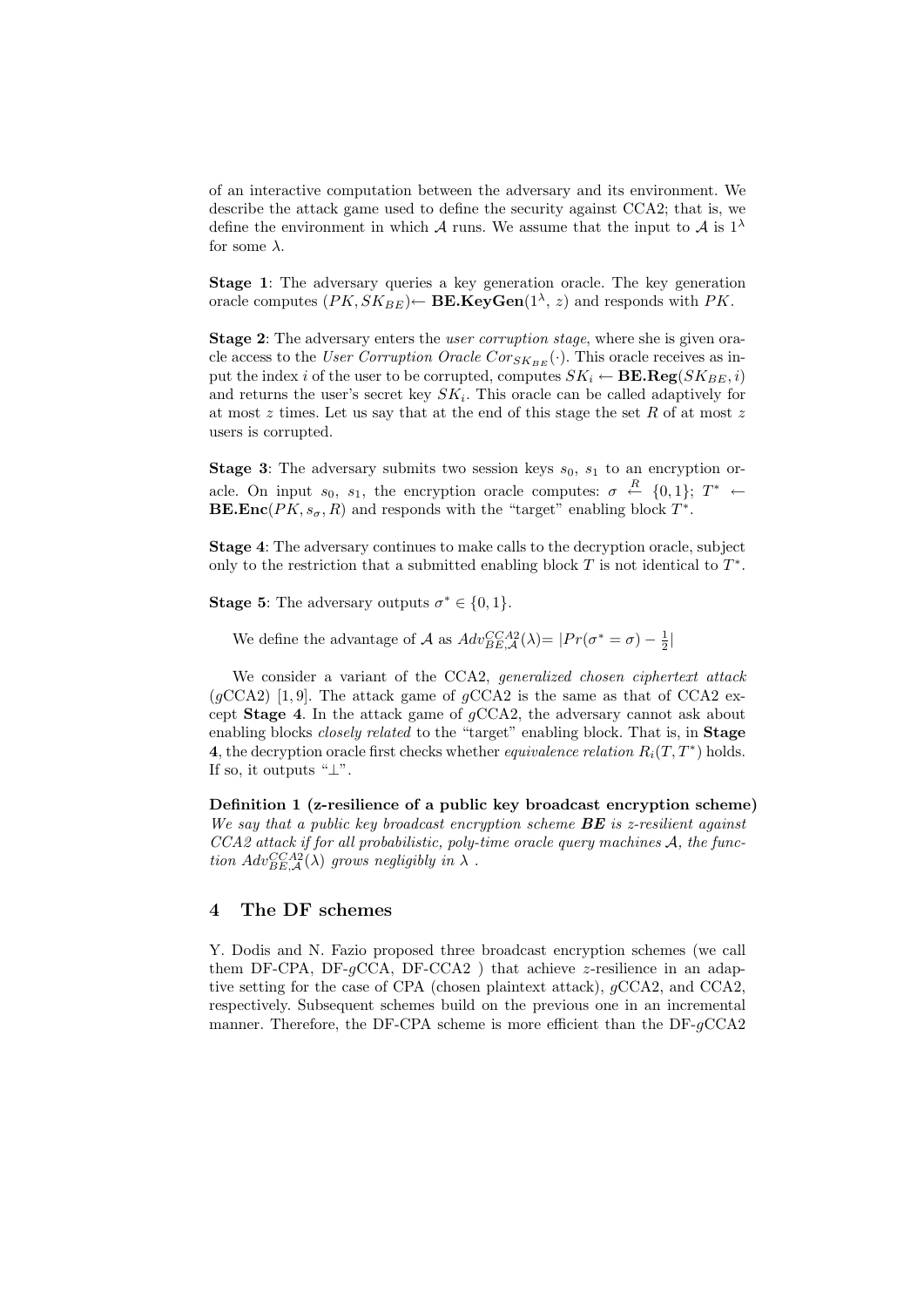scheme and  $DF-gCCA2$  scheme is more efficient than the  $DF-CCA2$  scheme in the length of the enabling block and the computational overhead. In the next section, we define DF- $qCCA2$  and DF-CCA2. For a more detailed description, see [9].

### 4.1 DF-gCCA2

Key generation algorithm: KeyGen selects two random generators  $g_1, g_2 \in$ G, where G is a group of order q, in which q is a large prime such that  $2q =$  $p-1$ , and p is a large prime. **KeyGen** selects six z-degree polynomials  $X_1(\xi)$ ,  $X_2(\xi), Y_1(\xi), Y_2(\xi), Z_1(\xi), Z_2(\xi)$  over  $Z_q$ , and computes  $c_t = g_1^{X_1(t)} \cdot g_2^{X_2(t)}$ ,  $d_t = g_1^{Y_1(t)} \cdot g_2^{Y_2(t)}$ ,  $h_t = g_1^{Z_1(t)} \cdot g_2^{Z_2(t)}$ , for  $0 \le t \le z$ . Finally, **KeyGen** chooses a hash function  $H$  from a family of  $\mathcal F$  of collision resistant hash functions, and outputs  $(PK, SK_{BE})$ , where  $PK = (p, q, g_1, g_2, c_0, \dots, c_z, d_0, \dots, d_z, h_0, \dots, h_z, H)$ and  $SK_{BE} = (X_1, X_2, Y_1, Y_2, Z_1, Z_2).$ 

**Registration algorithm:** Each time a new user  $i > z$  decides to subscribe to the system, the center provides him with a decoder box containing the secret key  $SK_i = (i, X_1(i), X_2(i), Y_1(i), Y_2(i), Z_1(i), Z_2(i)).$ 

Encryption algorithm: Using the ides of the CS scheme [7, 8], in order to obtain a non-malleable ciphertext, they "tag" each encrypted message so that it can be verified before proceeding with the actual decryption. In the broadcast encryption scenario, where each user has a different decryption key, the tag cannot be a single point - they need to distribute an entire  $EXP$ -polynomial  $V(x)$ . This is accomplished by appending  $z+1$  tags,  $v_0, \ldots, v_z$ , to the ciphertext.

The encryption algorithm receives as input the public key  $PK$ , the session key s, and a set  $R = \{j_1, \ldots, j_z\}$  of revoked users. It proceeds as described in Fig. 1, and finally it outputs  $T$ .

| Encryption algorithm $\text{Enc}(PK, s, R)$                                                                | Decryption algorithm $\textbf{Dec}(i, T)$                                                          |
|------------------------------------------------------------------------------------------------------------|----------------------------------------------------------------------------------------------------|
| $E_1. r_1 \leftarrow_r Z_q$                                                                                | $D_1. \alpha \leftarrow H(S, u_1, u_2, (j_1, H_{i_1}), \ldots, (j_z, H_{i_z}))$                    |
| $E_2, u_1 \leftarrow q_1^{r_1}$                                                                            | $ D_2, \, \bar{v_i} \leftarrow u_1^{X_1(i) + Y_1(i)\alpha} \cdot u_\alpha^{X_2(i) + Y_2(i)\alpha}$ |
| $E_3. u_2 \leftarrow q_2^{r_1}$                                                                            | $D_3. v_i \leftarrow EXP-LI(0, \ldots, z; v_0, \ldots, v_z)(i)$                                    |
| $E_4$ , $H_t \leftarrow h_t^{r_1}$ , $(t = 0, \ldots, z)$                                                  | $D_4$ , if $v_i = \bar{v_i}$                                                                       |
| $E_5$ . $H_{i_t} \leftarrow EXP-LI(0, \ldots, z; H_0, \ldots, H_z)(j_t)$                                   | $ D_5 $ then $H_t \leftarrow u_1^{Z_1(i)} \cdot u_2^{Z_2(i)}$                                      |
| $(t = 1, \ldots, z)$                                                                                       | $\left D_6\right  \quad s \leftarrow \frac{S}{EXP-LI(j_1,,j_z,i;H_{j_1},,H_{j_z},H_i)(0)}\right $  |
| $E_6$ , $S \leftarrow s \cdot H_0$                                                                         | $D_7$ , return s                                                                                   |
| $E_7. \alpha \leftarrow H(S, u_1, u_2, (j_1, H_{j_1}), \ldots, (j_z, H_{j_z}))   D_8.$ else return $\perp$ |                                                                                                    |
| $E_8$ , $v_t \leftarrow c_t^{r_1} d_t^{r_1 \alpha}, (t = 0, \ldots, z)$                                    |                                                                                                    |
| $E_9. T \leftarrow S, u_1, u_2, (j_1, H_{j_1}), \ldots, (j_z, H_{j_z}),$                                   |                                                                                                    |
| $v_0, , v_z >$                                                                                             |                                                                                                    |

Figure 1. DF-gCCA2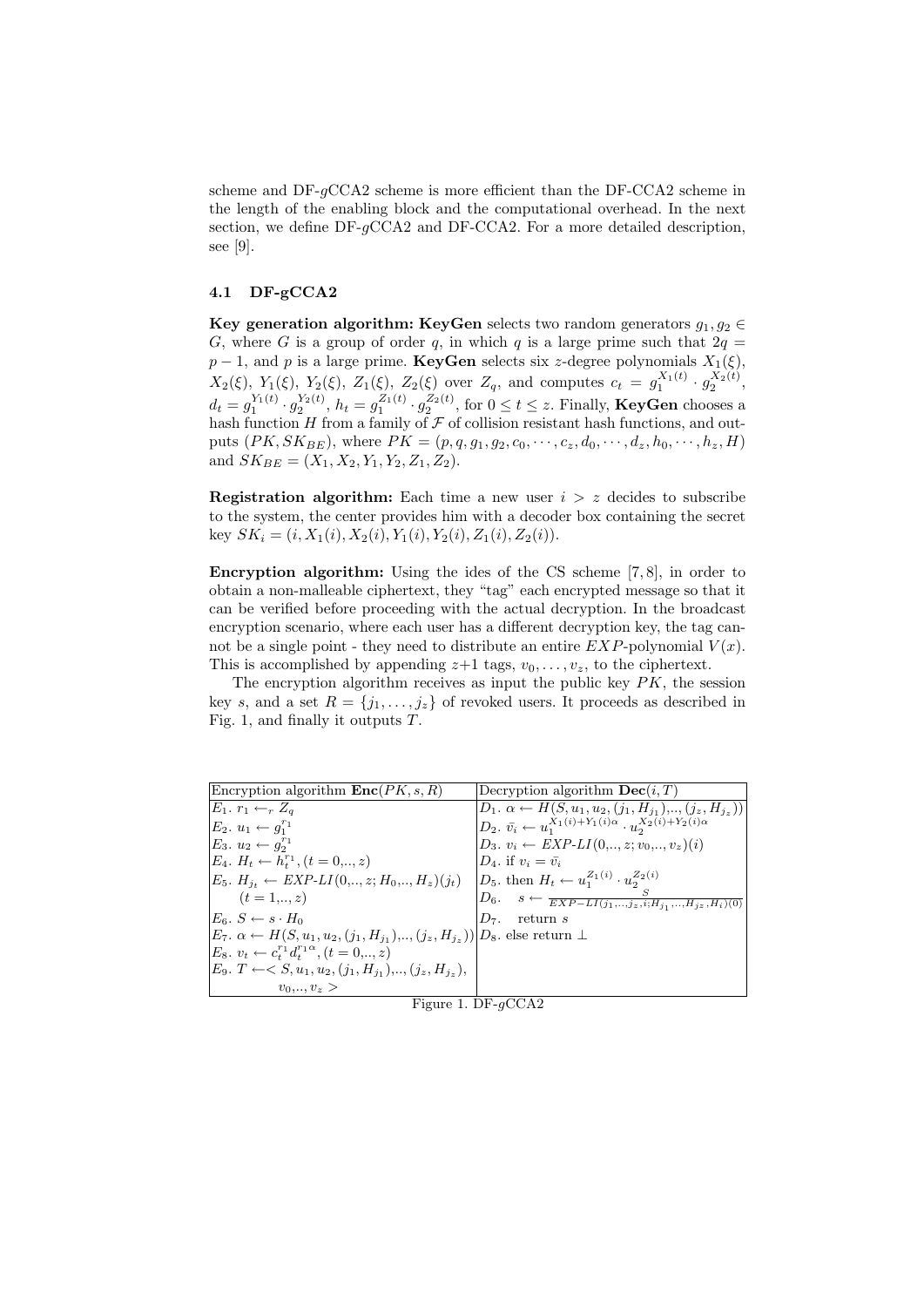**Decryption algorithm:** To recover the session key, a legitimate user  $i$  can proceed as in Fig. 1. He computes the tag  $\bar{v}_i$  using his private key and then verifies the validity of the ciphertext by checking the interpolation of the  $z+1$ values in point *i* against its  $\bar{v}_i$  (Step  $D_2$ ,  $D_3$ , and  $D_4$ ). If *i* is a revoked user, the algorithm fails in Step  $D_6$ , since the interpolation points  $j_1, \dots, j_z, i$  are not pairwise distinct.

Security: The adversary can make the ciphertext malleable because of the use of an  $EXP$ -polynomial  $V(x)$ . Since each user i can verify the value of  $V(x)$ in only one point, the adversary can modify  $v_0, \dots, v_z$  and construct a different EXP-polynomial  $V'(x)$  such that  $V'(x) = x_i$ = $V(x_i)$ , thus fooling user i to accept as valid a corrupted ciphertext. To prevent this, a family of equivalence relations  $\{R_i\}$  is introduced. Two ciphertext T and T' are equivalent for user  $i$  if they have the same "data" components, and the tag "relevant to user  $i^"$  is correctly verified, i.e.  $v_i = v'_i$  (even though other "irrelevant" tags could be different)[9]. By using this equivalent relation,  $DF-gCCA2$  is secure against  $q\text{CCA2}$ . In **Stage 4** of the attack game, the adversary cannot ask T which is equivalently related to the "target"  $T^*$ .

#### 4.2 DF-CCA2

In Section 4.1, we saw that the DF- $qCCA2$  scheme does not provide a complete solution to the CCA2 problem, but only suffices for  $q$ CCA2 security. Indeed, given a challenge  $T^*$  with tag sequence  $v_0, \dots, v_z$ , it is trivial to make a different sequence  $v'_0, \dots, v'_z$  such that  $v_i = v'_i$ , resulting in a "different" enabling block  $T \neq T^*$ : however,  $\textbf{Dec}(i, T^*) = \textbf{Dec}(i, T)$ , allowing the adversary to "break" CCA2 security.

To achieve CCA2 security Dodis and Fazio used a trick to make the tag sequence  $v_0, \dots, v_z$  non-malleable. To this end, they used a message authentication code (MAC). The key generation algorithm and the registration algorithm are the same as those of  $DF-qCCA2$ . The encryption and decryption algorithm are shown in Fig. 2. The encryption algorithm operates similarly to the  $qCCA2$ encryption algorithm, but the main difference is that now a MAC key  $k$  is used to MAC the tag sequence  $v_0, \dots, v_z$ , and is encapsulated within T along with the session key s.

If the DDH problem is hard in  $G, H$  is chosen from a collision-resistant hash function family  $F$ , and MAC is a *one-time* message authentication code, then the DF-CCA2 scheme is z-resilient against CCA2[9].

## 5 Proposed scheme

In this section, we propose a new public key trace and revoke scheme secure against CCA2. Our scheme does not use the additional one-time MAC, so its security does not depend on the *one-time* MAC. The length of the enabling block of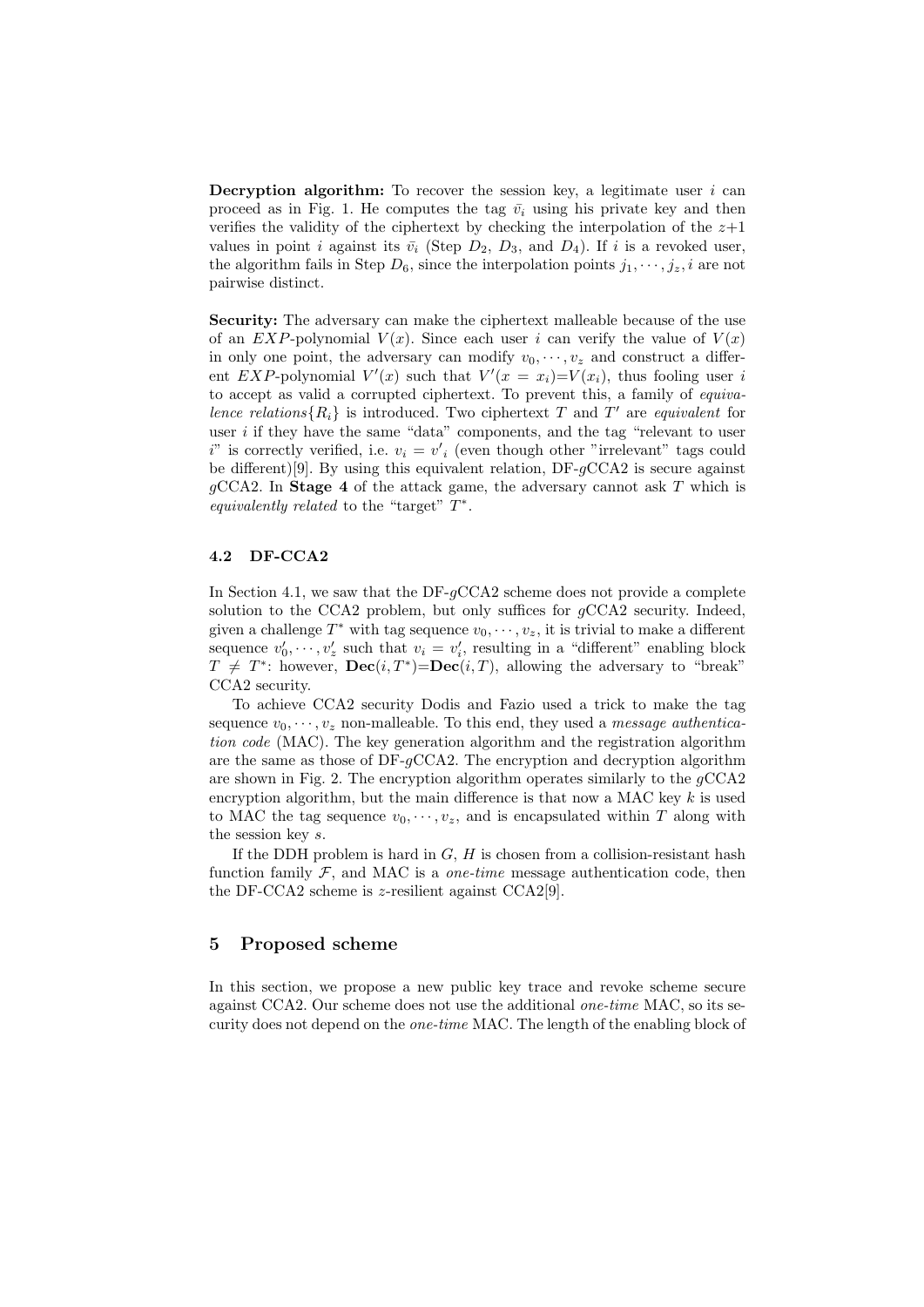| Encryption algorithm $\text{Enc}(PK, s, R)$                                           | Decryption algorithm $\textbf{Dec}(i, T)$                                                    |
|---------------------------------------------------------------------------------------|----------------------------------------------------------------------------------------------|
| $E_1.r_1 \leftarrow_r Z_q$                                                            | $D_1$ , $\alpha \leftarrow H(S, u_1, u_2, (i_1, H_{i_1}), \ldots, (i_z, H_{i_z}))$           |
| $E_2.u_1 \leftarrow q_1^{r_1}$                                                        | $D_2, \, \bar{v_i} \leftarrow u_1^{X_1(i) + Y_1(i)\alpha} \cdot u_2^{X_2(i) + Y_2(i)\alpha}$ |
| $E_3.u_2 \leftarrow q_2^{r_1}$                                                        | $D_3. v_i \leftarrow EXP-LI(0, \ldots, z; v_0, \ldots, v_z)(i)$                              |
| $E_4.H_t \leftarrow h_t^{r_1}, (t = 0, \ldots, z)$                                    | $D_4$ , if $v_i = \bar{v_i}$                                                                 |
| $E_5.H_{it} \leftarrow EXP-LI(0, , z; H_0, , H_z)(j_t)$                               | $ D_5$ , then $H_t \leftarrow u_1^{Z_1(i)} \cdot u_2^{Z_2(i)}$                               |
| $(t = 1, \ldots, z)$                                                                  | $ D_6 $ . $s  k \leftarrow \frac{S}{EXP-LI(j_1,,j_z,i;H_{j_1},,H_{j_z},H_i)(0)}$             |
| $E_6.k \leftarrow_r K$                                                                | $D_7$ . extract s and k from $(s  k)$                                                        |
| $E_7.S \leftarrow (s  k) \cdot H_0$                                                   | $D_8$ . if $\tau \neq MAC_k(v_0,  v_z)$                                                      |
| $E_8 \alpha \leftarrow H(S, u_1, u_2, (i_1, H_{i_1}), \ldots, (i_z, H_{i_z}))   D_9.$ | then return $\perp$                                                                          |
| $E_9.v_t \leftarrow c_*^{r_1} d_*^{r_1\alpha}, (t = 0, , z)$                          | $D_{10}$ . else return s                                                                     |
| $E_{10} \tau \leftarrow MAC_k(v_0v_z)$                                                | $D_{11}$ else return $\perp$                                                                 |
| $E_{11}.T \leftarrow S, u_1, u_2, (j_1, H_{i_1}), \ldots, (j_z, H_{i_z}),$            |                                                                                              |
| $v_0, , v_z, \tau >$                                                                  |                                                                                              |

Figure 2. DF-CCA2

our scheme is about half that of the DF-CCA2 (DF- $q$ CCA2) scheme. Additionally, the computational overhead of the user is lower than that of the DF-CCA2  $(DF-qCCA2)$  scheme. Instead, the computational overhead of the server is increased, but the total computational overhead of the user and the server is the same as that of the DF-CCA2 (DF- $qCCA2$ ) scheme. We only consider the computation of exponentiation computed by the server and user. Our scheme is more efficient precisely because it does not require the computational overhead for the MAC but the DF-CCA2 scheme does. Our scheme is more practical, since the computing power of the user is weaker than the server in many applications.

Main Idea: In the DF-CCA2 scheme, given the enabling block  $T \leftarrow S, u_1, u_2$ ,  $(j_1,H_{j_1}),\dots,(j_z,H_{j_z}), v_0,\dots,v_z,\tau\geq 0$  to check the validity of T user i constructs  $V(x)$  using  $v_0, \ldots, v_z$  and checks whether  $V(x = i) = v_i$ . He also checks the validity of  $v_0, \dots, v_z$  by use of the MAC value  $\tau$ . Our idea starts from the problem of the DF- $q$ CCA2 scheme. In the DF- $q$ CCA2 scheme, the decryption oracle cannot distinguish  $V'(x)$  such that  $V'(i) = V(i)$ , but  $v'_0, \dots, v'_z \neq v_0, \dots, v_z$ . The DF-CCA2 scheme solves this problem by the use of the MAC.

We make the enabling block  $T \leftarrow \langle S, u_1, u_2, c^r d^{r\alpha}, v_1, \ldots, v_z \rangle$ . Given  $T$ , user *i* computes  $V(x)$  using  $v_1, \dots, v_z$  and his secret share  $v_i$ . Then he checks the validity of T using  $c^r d^{r\alpha}$  and  $V(x = 0)$ . The adversary cannot compute  $V(x = 0)$ , since he knows only z shares of the degree-z polynomial  $V(x)$ . Therefore, the adversary cannot cheat the decryption oracle.

Key generation algorithm: KeyGen selects two random generators  $g_1, g_2 \in$ G, where G is a group of order q in which, q is a large prime such that  $2q = p-1$ , and p is a large prime. It selects  $x_1, x_2, y_1, y_2 \in Z_q$  and z-degree polynomials  $X_1(\xi), X_2(\xi), Y_1(\xi), Y_2(\xi)$  over  $Z_q$  such that  $X_1(0) = x_1, X_2(0) = x_2, Y_1(0) = y_1$ ,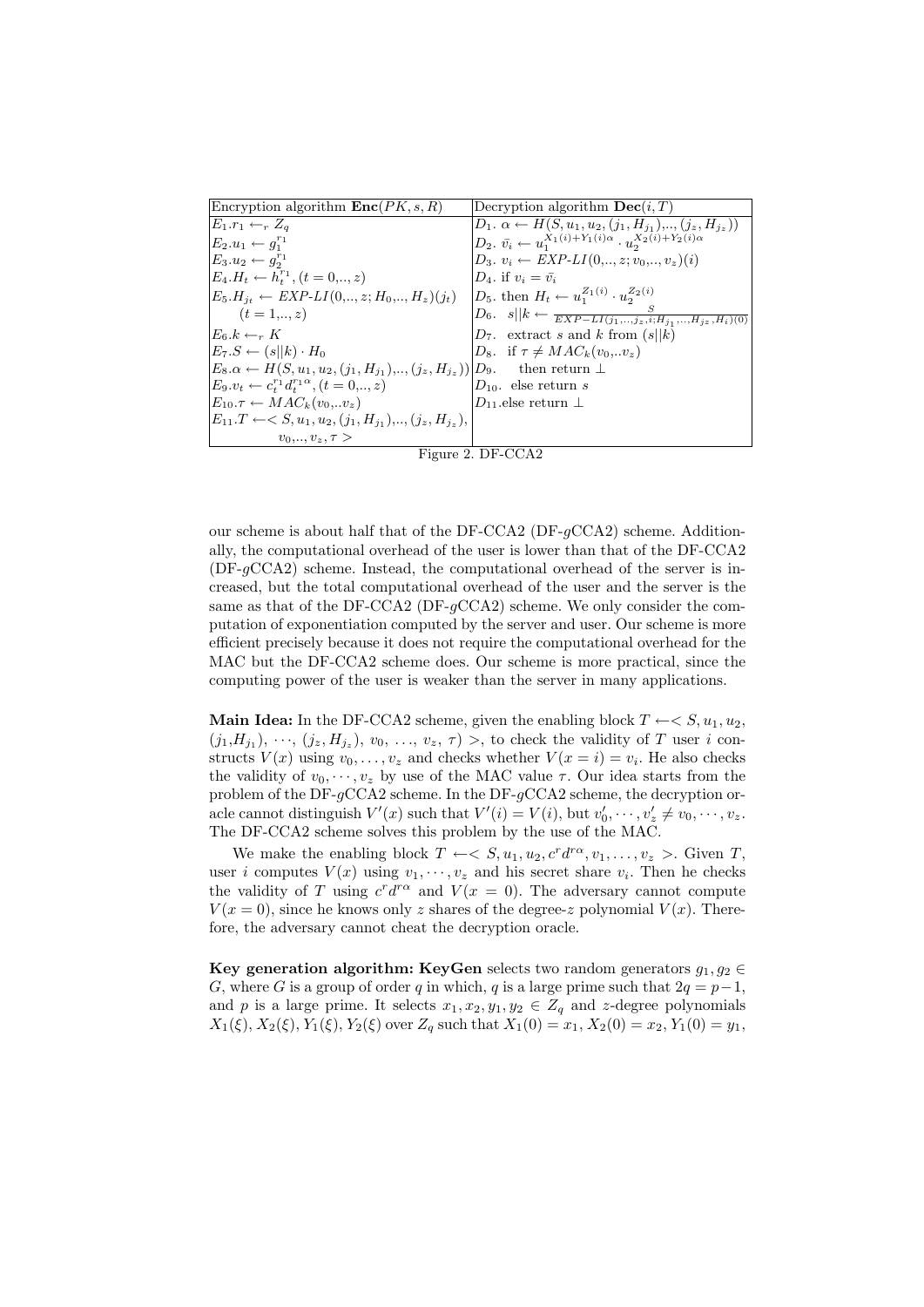$Y_2(0) = y_2$ . It also selects z-degree polynomials  $Z_1(\xi)$ ,  $Z_2(\xi)$  over  $\xi$  and computes  $c = g_1^{x_1} g_2^{x_2}, d = g_1^{y_1} g_2^{y_2}.$  Then, it computes  $h_t = g_1^{Z_1(t)} g_2^{Z_2(t)}$ ,  $0 \le t \le z$  and  $x_{1,t} = g_1^{X_1(t)}, x_{2,t} = g_2^{X_2(t)}, y_{1,t} = g_1^{Y_1(t)}, y_{2,t} = g_2^{Y_2(t)}, 0 \le t \le z$ .

Finally, KeyGen chooses a hash function H from a family  $\mathcal F$  of collision resistant hash functions, and outputs  $(PK, SK_{BE})$ , where  $PK = (p, q, g_1, g_2,$ c, d,  $x_{1,0}, \ldots, x_{1,z}, x_{2,0}, \ldots, x_{2,z}, y_{1,0}, \ldots, y_{1,z}, y_{2,0}, \ldots, y_{2,z}, h_0, \ldots, h_z, H$  and  $SK_{BE} = (X_1, X_2, Y_1, Y_2, Z_1, Z_2).$ 

**Registration algorithm:** Each time a new user  $i > z$  decides to subscribe to the system, the center provides him with a decoder box containing the secret key  $SK_i = (i, X_1(i), X_2(i), Y_1(i), Y_2(i), Z_1(i), Z_2(i)).$ 

Encryption algorithm: Our scheme is based on the idea of M-CS [5]. The encryption algorithm receives as input the public key  $PK$ , the session key s, and a set  $R = \{j_1, \dots, j_z\}$  of revoked users. It proceeds as described in Fig. 3, and finally it outputs T. Enc computes and distributes  $F_{j_t}$ ,  $1 \le t \le z$ . We can think that  $F_{j_t} = g_1^{Q(j_t)}$  where  $Q(\xi)$  is z-degree polynomial in  $Z_q$ . Therefore, the adversary who only knows z shares of  $F_{j_t}$  cannot cheat the decryption oracle.

| Encryption algorithm $\text{Enc}(PK, s, R)$                                                                                              | Decryption algorithm $\textbf{Dec}(i, T)$                                           |
|------------------------------------------------------------------------------------------------------------------------------------------|-------------------------------------------------------------------------------------|
| $E_1, r_1 \leftarrow_r Z_q$                                                                                                              | $D_1$ , $\alpha \leftarrow H(S, u_1, u_2)$                                          |
| $E_2, u_1 \leftarrow q_1^{r_1}$                                                                                                          | $D_2. C_i \leftarrow u_1^{X_1(i) + Y_1(i)\alpha} \cdot u_2^{X_2(i) + Y_2(i)\alpha}$ |
| $E_3. u_2 \leftarrow q_2^{r_1}$                                                                                                          | $D_3. H_i \leftarrow u_1^{Z_1(i)} \cdot u_2^{Z_2(i)}$                               |
| $E_4$ , $H_t \leftarrow h_t^{r_1}$ , $(t = 0, \ldots, z)$                                                                                | $D_4. F_i \leftarrow H_i \frac{C}{C}$                                               |
| $E_5$ . $H_{j_t} \leftarrow EXP-LI(0, , z; H_0, , H_z)(j_t) D_5$ . $s \leftarrow \frac{s}{EXP-LI(j_1, , j_z, i; F_i, , F_{iz}, F_i)(0)}$ |                                                                                     |
| $(t = 1, \ldots, z)$                                                                                                                     |                                                                                     |
| $E_6, S \leftarrow s \cdot H_0$                                                                                                          |                                                                                     |
| $E_7$ , $\alpha \leftarrow H(S, u_1, u_2)$                                                                                               |                                                                                     |
| $E_8$ , $C_t \leftarrow (x_{1,t}x_{2,t})^{r_1}(y_{1,t}y_{2,t})^{r_1\alpha}$                                                              |                                                                                     |
| $(t = 0, \ldots, z)$                                                                                                                     |                                                                                     |
| $E_9. C_{i_t} \leftarrow EXP-LI(0, , z; C_0, , C_z)(j_t),$                                                                               |                                                                                     |
| $(t = 1, \ldots, z)$                                                                                                                     |                                                                                     |
| $E_{10}.C \leftarrow c^{r_1}d^{r_1\alpha}$                                                                                               |                                                                                     |
| $E_{11}.F_{j_t} = H_{j_t} \frac{C}{C_{j_t}}, (t = 1, \ldots, z)$                                                                         |                                                                                     |
| $E_{12}.T \leftarrow < S, u_1, u_2, c^{r_1}d^{r_1\alpha},$                                                                               |                                                                                     |
| $(i_1, F_{i_1}), \ldots, (i_z, F_{i_z}) >$                                                                                               |                                                                                     |
|                                                                                                                                          |                                                                                     |

Figure 3. Our Proposed scheme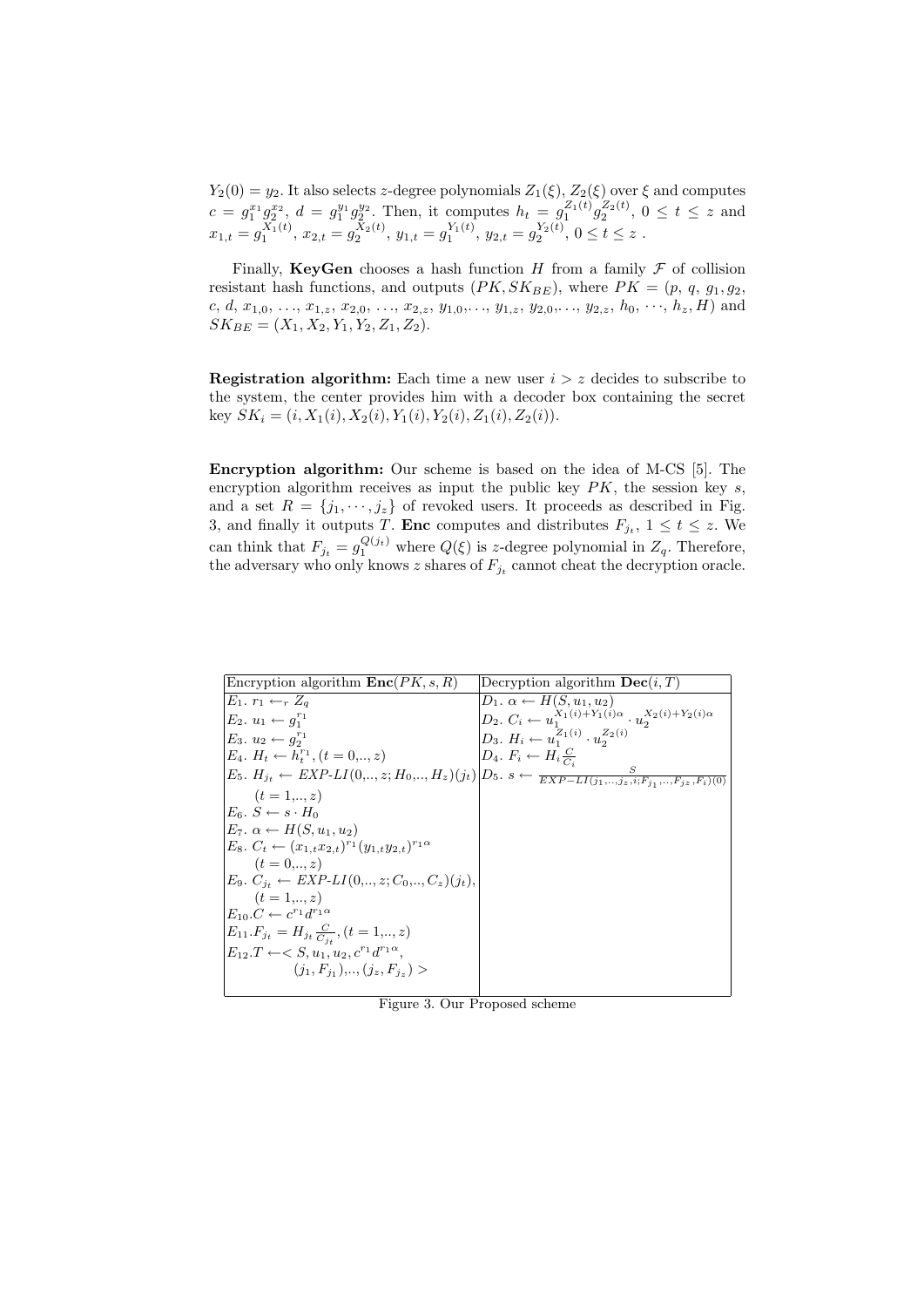**Decryption algorithm:** To recover the session key, a legitimate user  $i$  can proceed as in Fig. 3. A legitimate user can compute s in Step  $D_5$ , but the revoked user fails, since the interpolation of  $j_1, \dots, j_z, i$  are not pairwise distinct.

We here verify that the output of the decryption algorithm is identical to the session key s if the user i is a legitimate user. We can rewrite  $F_i$  computed from Step  $D_4$  as follows (let  $g_2 = g_1^w$ ):

$$
\begin{array}{llll} F_i=H_i\cdot (\frac{C}{C_i})\\ \quad=\big(u_1^{Z_1(i)}u_2^{Z_2(i)}\big)(c^{r_1}d^{r_1\alpha})\big(u_1^{-X_1(i)-Y_1(i)\alpha}\cdot u_2^{-X_2(i)-Y_2(i)\alpha}\big)\\ \quad=\, g_1^{r_1Z_1(i)+wr_1Z_2(i)-r_1X_1(i)-r_1Y_1(i)\alpha-wr_1X_2(i)-wr_1Y_2(i)\alpha}c^{r_1}d^{r_1\alpha}\\ \quad=\, g_1^{r_1Z_1(i)+wr_1Z_2(i)-r_1X_1(i)-r_1Y_1(i)\alpha-wr_1X_2(i)-wr_1Y_2(i)\alpha+(r_1x_1+wr_1x_2+r_1y_1\alpha+wr_1y_2\alpha)}\\ \quad=\, g_1^{Q(i)} \end{array}
$$

Consequently,  $F_i = g_1^{Q(i)}$  where  $Q(\xi)$  is z-degree polynomial in  $Z_q$ . If we compute  $F_0$  using the Lagrange interpolation in the exponent as in Step  $D_5$ , we can obtain the following value:

$$
F_0 = EXP - LI(j_1, \dots, j_z, i; F_{j_1}, \dots, F_{j_z}, F_i)(0)
$$
  
=  $g_1^{(r_1z_1 + wr_1z_2) - r_1x_1 - r_1y_1\alpha - wr_1x_2 - wr_1y_2\alpha + (r_1x_1 + wr_1x_2 + r_1y_1\alpha + wr_1y_2\alpha)}$   
=  $H_0 \frac{c^{r_1}d^{r_1\alpha}}{C}$   
=  $H_0$ 

Therefore,  $\frac{S}{F_0} = \frac{(s \cdot H_0)}{H_0}$  $\frac{F(H_0)}{H_0} = s.$ 

#### Security:

**Theorem 1** If the DDH problem is hard in G and H is chosen from a collisionresistant hash function family  $\mathcal F$ , then our scheme is z-resilient against the adaptive chosen ciphertext attack.

Proof. Our overall strategy for the proof follows the structural approach in [8]. We shall define a sequence  $G_0, G_1, \ldots, G_l$  of modified attack games. Each of the games  $G_0, G_1, \ldots, G_l$  operates on the same underlying probability space. In particular, the public key cryptosystem, the coin tosses Coins of  $A$ , and the hidden bit  $\sigma$  take on identical values across all games, while some of the rules that define how the environment responds to oracle queries may differ from game to game. For any  $1 \leq i \leq l$ , we let  $T_i$  be the event that  $\sigma = \sigma^*$  in the game  $\mathbf{G_i}$ . Our strategy is to show that for  $1 \leq i \leq l$ , the quantity  $|Pr[T_{i-1}] - Pr[T_i]|$ is negligible. In addition, it will be evident from the definition of game  $G_1$  that  $Pr[T_l] = \frac{1}{2}$ , which will imply that  $|Pr[T_0] - \frac{1}{2}|$  is negligible.

Before continuing, we state the following simple but useful lemma in [8].

**Lemma 1** Let  $U_1, U_2$ , and F be the events defined on some probability space. Suppose that the event  $U_1 \wedge \neg F$  occurs if and only if  $U_2 \wedge \neg F$  occurs. Then  $|Pr[U_1] - Pr[U_2]| \leq Pr[F].$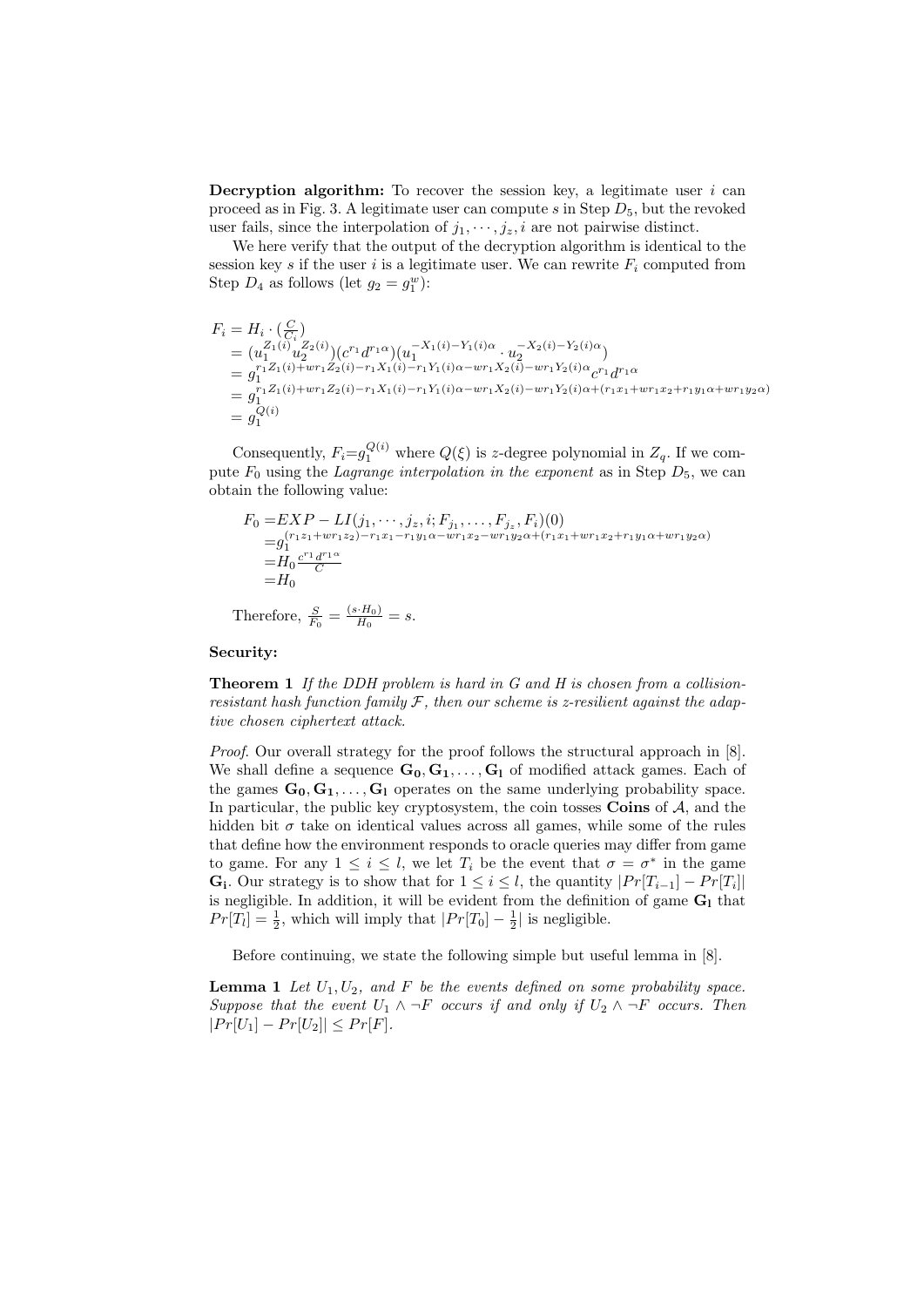**Game G<sub>0</sub>**: Let **G**<sub>0</sub> be the original attack game, let  $\sigma^* \in \{0, 1\}$  denote the output of A, and let  $T_0$  be the event that  $\sigma = \sigma^*$  in  $\mathbf{G_0}$ , so that  $Adv_{Our scheme, \mathcal{A}}^{CCA2}(\lambda)$  $|Pr[T_0] - \frac{1}{2}|.$ 

**Game G<sub>1</sub>: G<sub>1</sub>** is identical to  $G_0$ , except that in  $G_1$ , steps  $E_4$  and  $E_8$  are replaced with the following:

$$
E_4'. H_t \leftarrow u_1^{Z_1(t)} \cdot u_2^{Z_2(t)}, t = 0, \dots, z
$$
  
\n
$$
E_8'. C_t \leftarrow u_1^{X_1(t) + Y_1(t)\alpha} \cdot u_2^{X_2(t) + Y_2(t)\alpha}, t = 0, \dots, z
$$

The change we have made is purely conceptual, it is just to make explicit any functional dependency of the above quantities on  $u_1$  and  $u_2$ . Cleary, it holds that  $Pr[T_0] = Pr[T_1]$ .

**Game G<sub>2</sub>:** We again modify the encryption oracle, replacing steps  $E_1$  and  $E_3$ by

$$
E'_1, r_1 \leftarrow_r Z_q, r_2 \leftarrow_r Z_q \setminus \{r_1\}
$$
  

$$
E'_3, u_2 \leftarrow g_2^{r_2}
$$

Notice that while in  $G_1$  the values  $u_1$  and  $u_2$  are obtained using the same value  $r_1$ , in  $G_2$  they are independent subject to  $r_1 \neq r_2$ . Therefore, any difference in behavior between  $G_1$  and  $G_2$  immediately yields a PPT algorithm  $A_1$  that is able to distinguish DH tuples from totally random tuples with a non negligible advantage. That is,  $|Pr[T_2] - Pr[T_1]| \leq \epsilon_1$  for some negligible  $\epsilon_1$ .

Game  $G_3$ : In this game, we modify the decryption oracle in  $G_2$  to obtain  $G_3$ as follows:

$$
D_1. \quad \alpha \leftarrow H(S, u_1, u_2)
$$
  
\n
$$
D'_2. \quad C_i \leftarrow u_1^{X_1(i) + Y_1(i)\alpha + (X_2(i) + Y_2(i)\alpha)w}
$$
  
\n
$$
D_{2-1}. \text{ if } (u_2 = u_1^w)
$$
  
\n
$$
D'_3. \quad \text{then } H_i \leftarrow u_1^{Z_1(i) + Z_2(i)w}
$$
  
\n
$$
D'_4. \quad F_i \leftarrow H_i \frac{C}{C_i}
$$
  
\n
$$
D'_5. \quad s \leftarrow \frac{S}{EXP - LI(j_1, \ldots, j_z, i, F_{j_1}, \ldots, F_{j_z}, F_i)(0)}
$$
  
\n
$$
D'_6. \quad \text{else return } \perp
$$

At this point, let  $R_3$  be the event that the adversary  $A$  submits some decryption queries that are rejected in Step  $D_{2-1}$  in  $\mathbf{G}_3$ , but passed in  $\mathbf{G}_2$ . Note that if a query passes in  $D_{2-1}$  in  $\mathbf{G}_3$ , it would have also passed in  $\mathbf{G}_2$ . It is clear that  $\mathbf{G}_2$  and  $\mathbf{G}_3$  proceed identically until the event  $R_3$  occurs. In particular, the event  $T_2 \wedge \neg R_3$  and  $T_3 \wedge \neg R_3$  are identical. Therefore, by Lemma 1, we have

$$
|Pr[T_3] - Pr[T_2]| \le Pr[R_3]
$$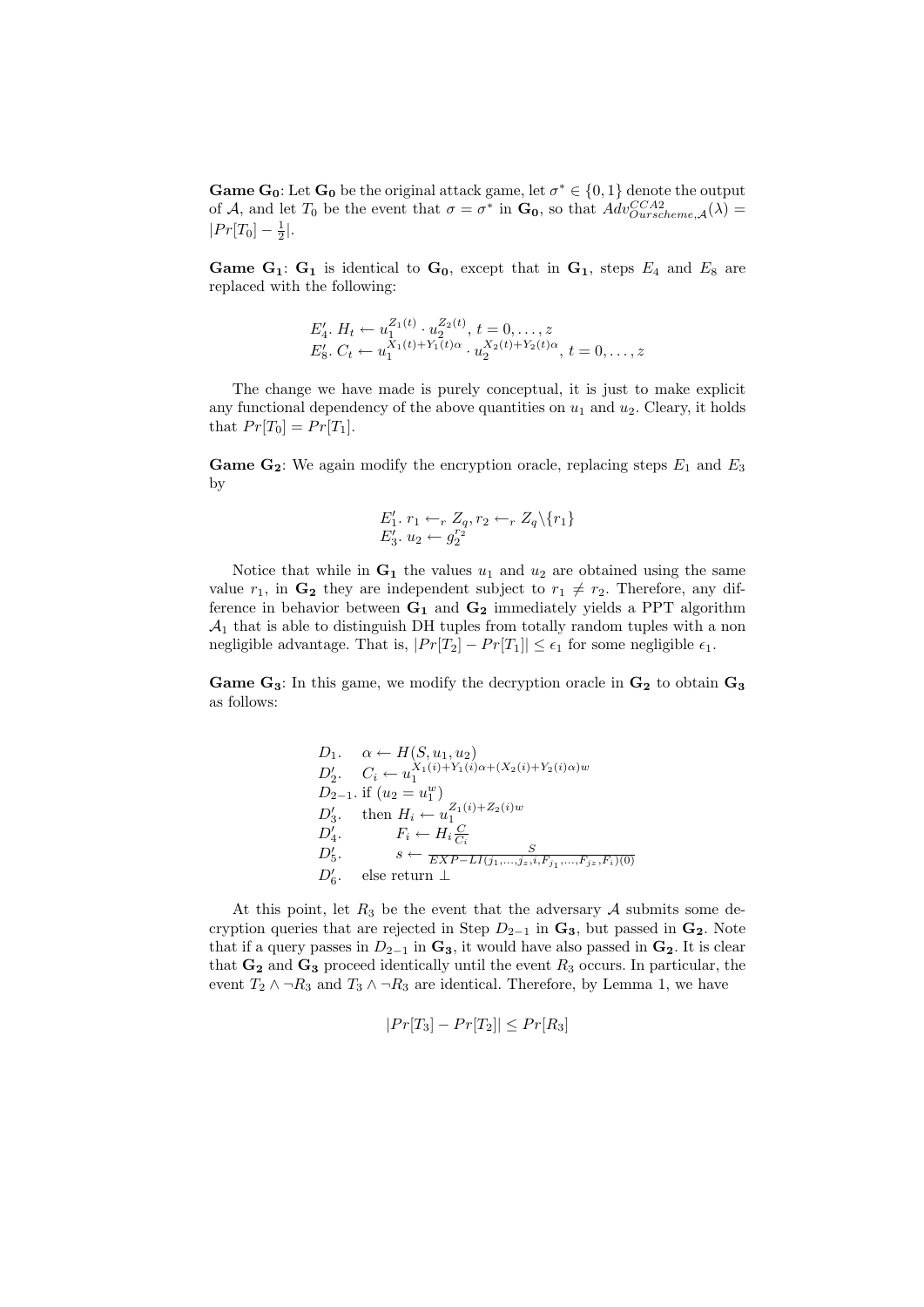and so it suffices to bound  $Pr[R_3]$ . To do this we consider two more games,  $\mathbf{G_4}$  and  $\mathbf{G_5}$ 

**Game G<sub>4</sub>**: This game is identical to  $G_3$ , except for a change in Step  $E_6$  as follows:

$$
E'_6.e \leftarrow_r Z_q, S \leftarrow g_1^e
$$

It is clear by construction that  $Pr[T_4] = \frac{1}{2}$ , since in  $\mathbf{G}_4$ , the variable  $\sigma$  is never used at all, and so the adversary's output is independent of  $\sigma$ .

Let  $R_4$  be the event that some decryption queries that would have passed in  $\mathbf{G_2}$ , fail to pass in Step  $D_{2-1}$  in  $\mathbf{G_4}$ . Then we have the following facts.

**Lemma 2**  $Pr[T_4] = Pr[T_3]$  and  $Pr[R_4] = Pr[R_3]$ .

The proof of Lemma 2 is shown in the Appendix

**Game G<sub>5</sub>:** This game is identical to  $G_4$ , except for the following modification. In the decryption algorithm, we add the following *special rejection rule*, to prevent A from submitting an illegal enabling block to the decryption oracle once she has received her challenge  $T^*$ .

Special rejection rule: After the adversary A receives the challenge  $T^*$  =  $(S^*, u_1^*, u_2^*, (c^r d^{r\alpha})^*, (j_1^*, F_{j_1}^*), \ldots, (j_z^*, F_{j_z}^*)),$  the decryption oracle rejects any query  $\langle i, T \rangle$ , with  $T = (S, u_1, u_2, (c^r d^{r\alpha}), (j_1, F_{j_1}), \ldots, (j_z, F_{j_z}),$  such that  $(S^*, u_1^*, u_2^*)$  $\neq$   $(S, u_1, u_2)$ , but  $\alpha = \alpha^*$ , and it does so before executing the test in Step  $D_{2-1}$ .

To analyze this game, we define two events. Let  $C<sub>5</sub>$  be the event that the adversary A submits a decryption query that is rejected using the above special rejection rule, and  $R_5$  the event that the adversary  $A$  submits some decryption query that would have passed in  $\mathbf{G}_2$ , but fails to pass in Step  $D_{2-1}$  in  $\mathbf{G}_5$ . Now it is clear that  $G_4$  and  $G_5$  proceed identically until event  $C_5$  occurs. In particular, the event  $R_4 \wedge \neg C_5$  and  $R_5 \wedge \neg C_5$  are identical. Therefore, by Lemma 1, we have

$$
|Pr[R_5] - Pr[R_4]| \le Pr[C_5]
$$

Now, if event  $C_5$  occurs with non-negligible probability, we can construct a PPT algorithm  $A_2$  that breaks the collision resistance assumption with nonnegligible probability. So,  $|Pr[C_5]| \leq \epsilon_2$  for some negligible  $\epsilon_2$ .

Finally, we show that event  $R_5$  occurs with negligible probability.

# Lemma 3  $Pr[R_5] \leq \frac{Q_{\mathcal{A}}(\lambda)}{q}$ .

Where,  $Q_{\mathcal{A}}(\lambda)$  is an upper bound on the number of decryption queries made by the adversary  $A$ . The proof of Lemma 3 is shown in the Appendix.

Finally, combining the intermediate results, we conclude that the adversary  $\mathcal{A}$ 's advantage is negligible: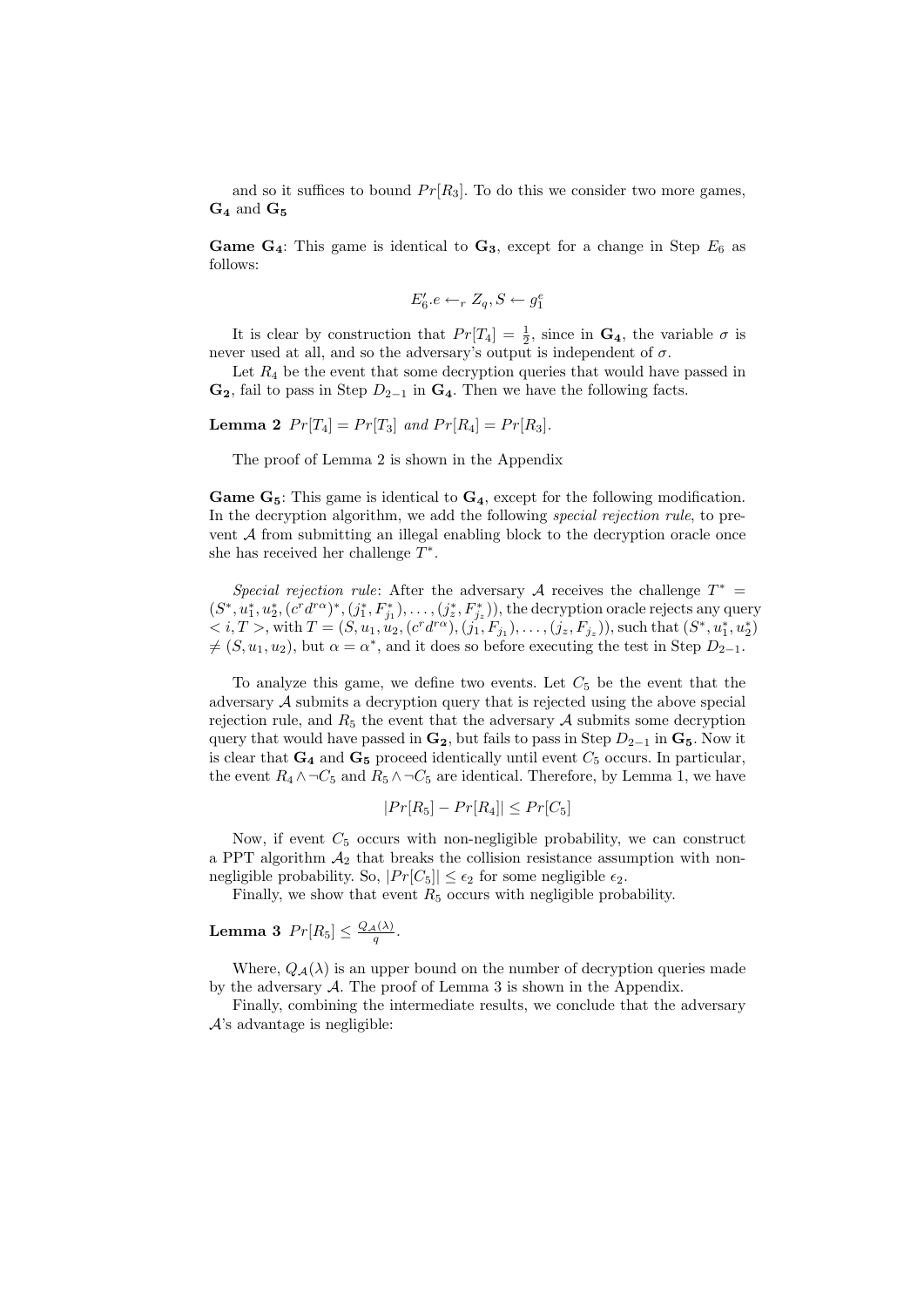## References

- 1. J.H. An, Y. Dodis, T. Rabin, On the security of joint signature and encryption, EUROCRYPT'02, LNCS V.2332, pp.83-107, 2002.
- 2. T. Asano, A revocation scheme with minimal storage at receivers, ASIACRYPT'02, LNCS V.2501, pp.433-450, 2002.
- 3. D. Boneh, M. Franklin, An efficient public key traitor tracing scheme, CRYTO'99, LNCS V.1666, pp.338-353, 1999.
- 4. D. Boneh, J. Shaw, Collusion-secure fingerprinting for digital data, IEEE Transaction on Information Theory  $44(5)$ , pp.1897-1905, 1998.
- 5. R. Canetti, S. Goldwasser, An efficient threshold public key cryptosystem secure against adaptive chosen ciphertext attack, EUROCRYPT'99, LNCS V.1592, pp.90-106, 1999.
- 6. B. Chor, A. Fiat, M. Naor, Tracing traitor, CRYPTO'94, LNCS V.839, pp.257-270, 1994.
- 7. R. Cramer, V. Shoup, A practical public key cryptosystem provably secure against adaptive chosen ciphertext attack, CRYPTO'98, LNCS V.1462, pp.13-25, 1998.
- 8. R. Cramer, V. Shoup, Design and analysis of practical public key encryption scheme secure against adaptive chosen ciphertext attack, Manuscript, 2001.
- 9. Y. Dodis, N. Fazio, Public key trace and revoke scheme secure against adaptive chosen ciphertext attack, PKC'03, pp.100-115, 2003.
- 10. Y. Dodis, N. Fazio, Public key trace and revoke scheme secure against adaptive chosen ciphertext attack, Full version of [9]
- 11. A. Fiat, M. Naor, Broadcast encryption, CRYPTO'93, LNCS V.773 pp.480-491, 1993.
- 12. E. Gafni, J. Staddon, Y.L. Yin, Efficient methods for integrating traceability and broadcast encryption, CRYPTO'99, LNCS V.1666, pp.372-287, 1999.
- 13. D. Halevy, A. Shamir, The LSD broadcast encryption scheme, CRYPTO'02, LNCS, V.2442, pp.47-60, 2002.
- 14. K. Kurosawa, Y. Desmedt, Optimum traitor tracing and asymmetric schemes, EUROCRYPT'98, LNCS V.1403, pp.145-157, 1998.
- 15. D. Naor, M. Naor, J. Lostpiech, Revocation and tracing schemes for stateless receivers, CRYPTO'01, LNCS V.2139, pp.41-62, 2001.
- 16. M. Naor, B. Pinkas, Threshold traitor tracing, CRYPTO'98, LNCS V.1462, pp.502-517, 1998.
- 17. B. Pfitzmann, Trials of traced traitors, Workshop on Information Hiding, LNCS V.1174, pp.49-64, 1996.
- 18. B. Pfitzmann, M. Waidner, Asymmetric fingerprinting for large collusions, ACM conference on Computer and Communication Security, pp.151-160, 1997.
- 19. D.R. Stinson, R. Wei, Combinatorial properties and constructions of traceability schemes and frameproof codes, SIAM Journal on Discrete Math 11(1), pp.41-53, 1998.
- 20. W.G. Tzeng, Z.J. Tzeng, A public-key tracing scheme with revocation using dynamic shares, PKC'01, LNCS 1992, pp.207-224, 2001.

 $\Box$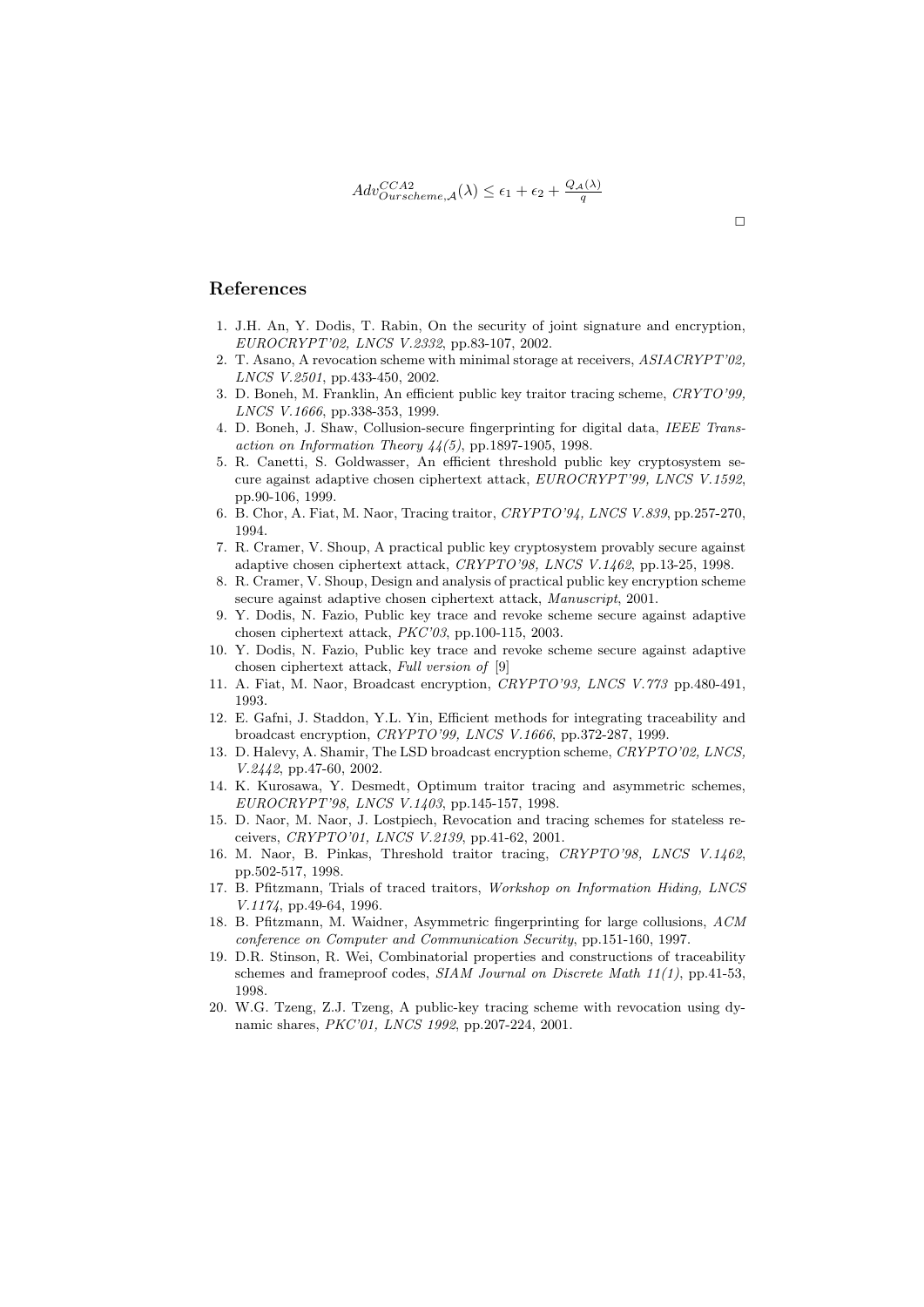- 21. D.M. Wallner, E.J. Harder, R.C. Agee, Key management for multicast: Issues and Architectures, IETF Network Working Group, RFC 2627, 1999.
- 22. C.K. Wong, M. Gouda, S. Lam, Secure group communications using key graphs, ACM SIGCOMM'98, pp.68-79, 1998.

## Appendix

To prove Lemma 2 and Lemma 3, the following lemma is useful. The proof of Lemma 4 is shown in [8]. Our proofs follow the structural approach in [8, 10]. Therefore, they are similar to that of [10] except for some variables and notations.

**Lemma 4** Let k, n be integers with  $1 \leq k \leq n$ , and let K be a finite field. Consider a probability space with random variables  $\alpha \in K^{n \times 1}$ ,  $\beta = (\beta_1, \ldots, \beta_k)^T$  $\in K^{k\times 1}$ ,  $\gamma \in K^{k\times 1}$ , and  $M \in K^{k\times n}$ , such that  $\alpha$  is uniformly distributed over  $K^{n\times 1}$ ,  $\beta = M\alpha + \gamma$ , and for  $1 \leq i \leq k$ , the *i* th rows of M and  $\gamma$  are determined by  $\beta_1, \ldots, \beta_{i-1}$ .

Then conditioning on any fixed values of  $\beta_1, \ldots, \beta_{k-1}$  such that the resulting matrix M has rank k, the value of  $\beta_k$  is uniformly distributed over K in the resulting conditional probability space.

In what follows, we define:

Coins: the coin tosses of  $A$ ;  $X_t = X_1(t) + wX_2(t), Y_t = Y_1(t) + wY_2(t), Z_t = Z_1(t) + wZ_2(t), t = 0, \ldots, z;$  $w = log_{g_1} g_2$ 

## Proof of Lemma 2

**Lemma 2.**  $Pr[T_4] = Pr[T_3]$  and  $Pr[R_4] = Pr[R_3]$ .

*Proof.* Consider the quantity  $X := (Coins, H, w, X_1(0), ..., X_1(z), X_2(0), ...,$  $X_2(z), Y_1(0), \ldots, Y_1(z), Y_2(0), \ldots, Y_2(z), Z_1, \ldots, Z_z, \sigma, r_1^*, r_2^*)$  and the quantity  $Z_0$ . Note that X and  $Z_0$  take on the same values in  $\mathbf{G}_3$  and  $\mathbf{G}_4$ . Consider also the quantity  $e^* = \log_{g_1} S^*$ . This quantity takes on different values in  $\mathbf{G_3}$  and  $\mathbf{G_4}$ . For clarity, let us denote these values as  $[e^*]_3$  and  $[e^*]_4$ , respectively.

It is clear by inspection that the events  $R_3$  and  $T_3$  are determined as functions of X,  $Z_0$ , and  $[e^*]_3$ . Also, the events  $R_4$  and  $T_4$  are determined as functions of X,  $Z_0$  and  $[e^*]_4$ . Therefore to prove Lemma 2, it suffices to show that the distributions of  $(X, Z_0, [e^*]_3)$  and  $(X, Z_0, [e^*]_4)$  are identical. Observe that by the construction, conditioning on any fixed values of  $X$  and  $Z_0$ , the distribution of  $[e^*]_4$  is uniform over  $Z_q$ . Therefore, it will suffice to show that conditioning on any fixed values of X and  $Z_0$ , the distribution of  $[e^*]_3$  is uniform over  $Z_q$ .

We have the following equation: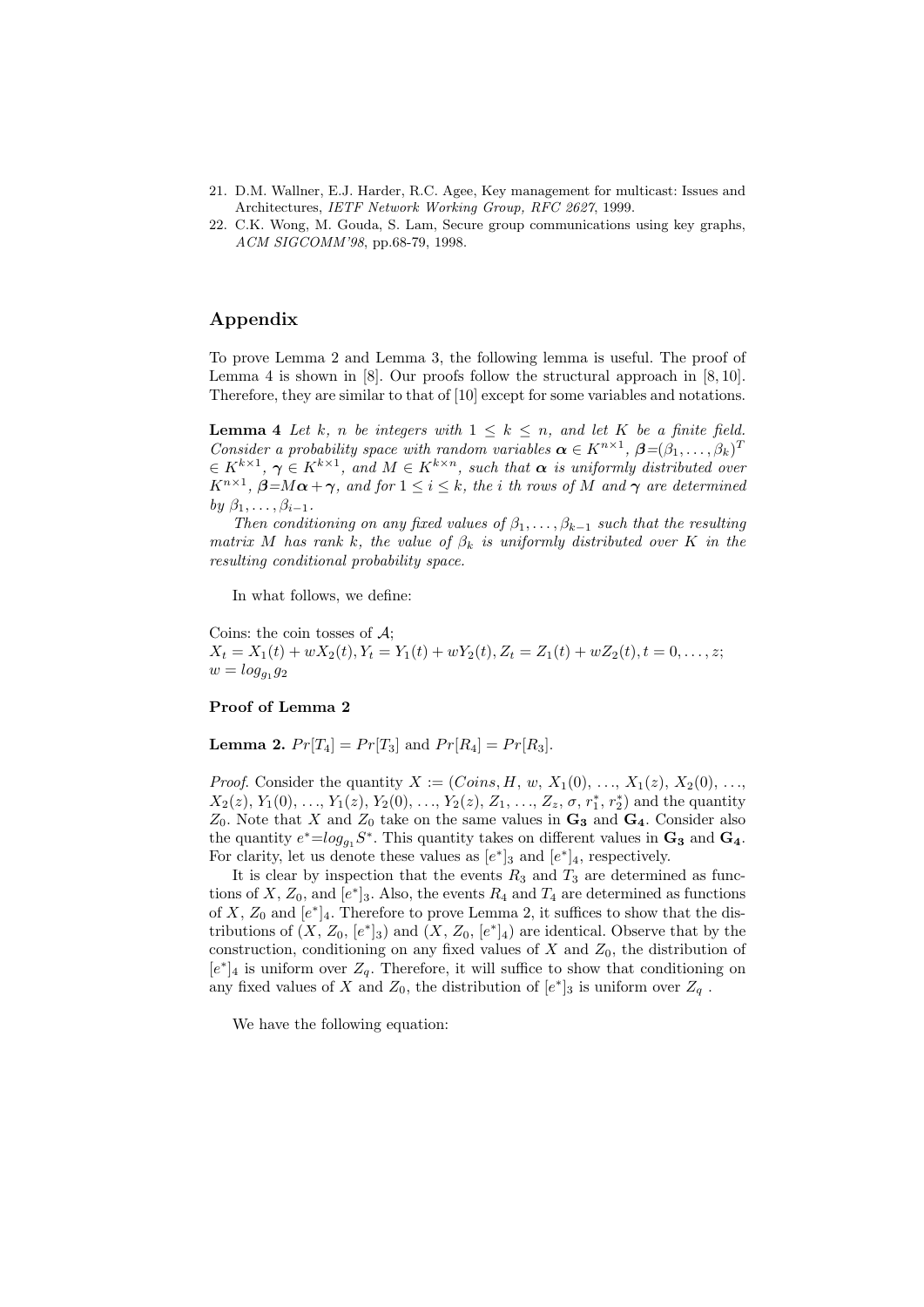$$
\begin{pmatrix} Z_0 \\ [e^*]_3 \end{pmatrix} = \underbrace{\begin{pmatrix} 1 & w \\ r_1^* & wr_2^* \end{pmatrix}}_{M} \cdot \begin{pmatrix} Z_1(0) \\ Z_2(0) \end{pmatrix} + \begin{pmatrix} 0 \\ \log_{g_1} s_{\sigma} \end{pmatrix}
$$

where  $\det(M) = w(r_2^* - r_1^*) \neq 0$  since  $r_2^* \neq r_1^*$ .

Conditioning only on a fixed value of  $\overline{X}$ , the matrix  $\overline{M}$  is fixed, but the values  $Z_1(0)$  and  $Z_2(0)$  are still uniformly and independently distributed over  $Z_q$ . If we further condition on a fixed value of  $Z_0$ , the value of  $s_{\sigma}$  is fixed; hence, by Lemma 4, the distribution of  $[e^*]_3$  is uniform over  $Z_q$ .

#### Proof of Lemma 3

**Lemma 3.**  $Pr[R_5] \leq \frac{Q_{\mathcal{A}}(\lambda)}{q}$ .

*Proof.* For  $1 \leq j \leq Q_{\mathcal{A}}(\lambda)$ , we define the following events;

- $-R_5^{(j)}$ : the event that the jth ciphertext  $\langle i, T \rangle$ , submitted to the decryption oracle in  $\mathbf{G}_5$ , fails to pass  $D_{2-1}$ , but would have passed in  $\mathbf{G}_2$ ,
- $B_5^{(j)}$ : the event that the jth ciphertext  $\langle i, T \rangle$ , submitted to the decryption oracle before A received her challenge,
- $\hat{B}^{(j)}_{5}$  : the event that the jth ciphertext  $< i, T>,$  submitted to the decryption oracle  $after \mathcal{A}$  received her challenge.

If we show that  $Pr[R_5^{(j)} | B_5^{(j)}] \leq \frac{1}{q}$  and  $Pr[R_5^{(j)} | \hat{B}_5^{(j)}] \leq \frac{1}{q}$ , then Lemma 3 is  $\Box$ 

**Lemma 5** For all  $1 \leq j \leq Q_{\mathcal{A}}(\lambda)$ , we have  $Pr[R_5^{(j)} | B_5^{(j)}] \leq \frac{1}{q}$ .

**Lemma 6** For all  $1 \leq j \leq Q_{\mathcal{A}}(\lambda)$ , we have  $Pr[R_5^{(j)} | \hat{B}_5^{(j)}] \leq \frac{1}{q}$ .

**Proof of the Lemma 5.** Fix  $1 \leq j \leq Q_A(\lambda)$  and consider the quantities:

 $X := (Coins, H, w, Z_0, \ldots, Z_z), X' := (X_0, \ldots, X_z, Y_0, \ldots, Y_z)$ 

These two quantities completely determine the behavior of the adversary up to the moment that  $A$  performs the encryption query, and in particular, they completely determine the event  $B_5^{(j)}$ . Let us call X and X' relevant if the event  $B_5^{(j)}$  occurs. Hence to prove Lemma 5, it suffice to prove that the probability of event  $R_5^{(j)}$ , conditioned on any *relevant* values of X and X', is less than  $\frac{1}{q}$ .

The test  $D_{2-1}$  fails if and only if  $u_2 \neq u_1^w$ . Thus if the test in  $D_{2-1}$  fails but would have passed in  $G_2$ , it must be the case that  $u_2 \neq u_1^w$  and  $c^{r_1}d^{r_1\alpha} = EXP$  $LI(j_1,\ldots,j_z,i: C_{j_1},\ldots,C_{j_z},C_i)(0)$ . Taking the logs (base  $g_1$ ), the condition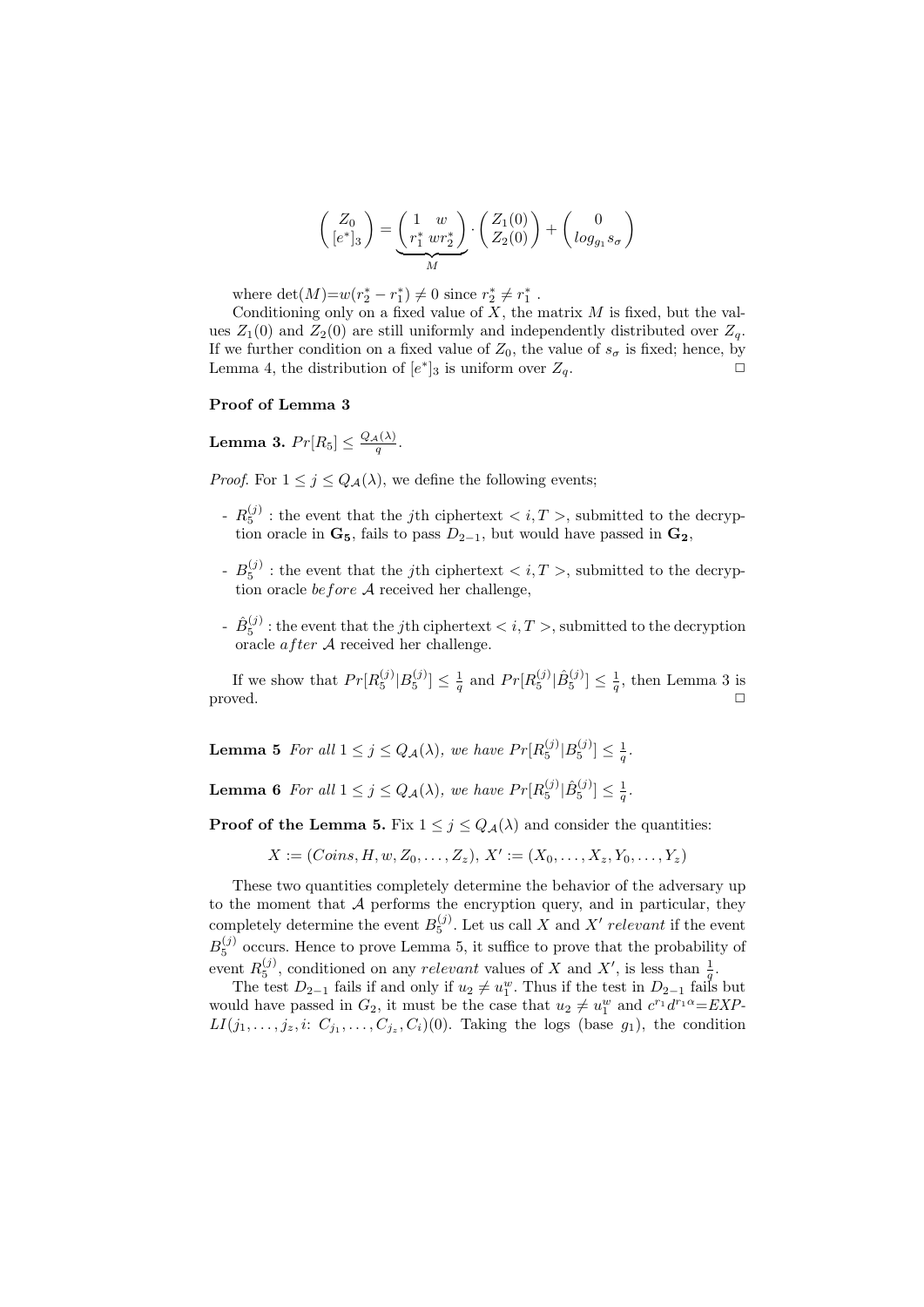$u_2 \neq u_1^w$  is equivalent to  $r_2 \neq r_1$ . If we let  $\beta = log_{g_1} c^{r_1} d^{r_1 \alpha}$  and  $\hat{\beta} = log_{g_1} EXP$  $LI(j_1,...,j_z,i: C_{j_1},..., C_{j_z}, C_i)(0)$ , then  $\hat{\beta}=r_1X_1(0)+wr_2X_2(0)+\alpha r_1Y_1(0)+\alpha w$  $r_2Y_2(0)$ . Notice that  $\hat{\beta}$  can be expressed in terms of  $(X_1(0), X_2(0), \ldots, X_1(z), X_2(z),$  $Y_1(0), Y_2(0), \ldots, Y_1(z), Y_2(z))^T$ . Therefore, we can make the following equation (for details, see  $[10]$ ):

$$
\begin{pmatrix} X_0 \\ \vdots \\ X_z \\ Y_0 \\ \vdots \\ Y_z \\ \hat{\beta} \end{pmatrix} = \begin{pmatrix} 1 & w & \cdots & 0 & 0 & 0 & 0 & \cdots & 0 & 0 \\ \vdots & \ddots & & & & & \vdots \\ 0 & 0 & \cdots & 1 & w & 0 & 0 & \cdots & 0 & 0 \\ 0 & 0 & \cdots & 0 & 0 & 1 & w & \cdots & 0 & 0 \\ \vdots & & & & & & & \vdots \\ 0 & 0 & \cdots & 0 & 0 & 0 & \cdots & 1 & w \\ 0 & 0 & \cdots & 0 & 0 & 0 & \cdots & 1 & w \\ \hline \sigma_0 & \sigma_1 & \cdots & \sigma_{2z} & \sigma_{2z+1} & \sigma_{2z+2} & \sigma_{2z+3} & \cdots & \sigma_{4z+2} & \sigma_{4z+3} \end{pmatrix} \begin{pmatrix} X_1(0) \\ X_2(0) \\ \vdots \\ X_1(z) \\ Y_1(0) \\ Y_2(0) \\ \vdots \\ Y_1(z) \\ Y_2(z) \end{pmatrix}
$$

Let us first fix X, which fixes the first  $2z+2$  rows of the matrix M, but the values  $(X_1(0), X_2(0), \ldots, Y_1(z), Y_2(z))$  are still uniformly distributed over  $Z_q$ . Next fix X' such that X and X' are relevant and  $r_1 \neq r_2$ . Then the last row of the matrix M is fixed. From this, it follows by Lemma 4 that  $\hat{\beta}$  is uniformly distributed over  $Z_q$ , but  $\beta$  is fixed, we have  $Pr[\beta = \hat{\beta}] = \frac{1}{q}$ .

**Proof of the Lemma 6.** Fix  $1 \leq j \leq Q_{\mathcal{A}}(\lambda)$  and consider the quantities:

 $X := (Coins, H, w, Z_0, \ldots, Z_z, r_1^*, r_2^*, e^*), X' := (X_0, \ldots, X_z, Y_0, \ldots, Y_z, \beta^*).$ 

where  $\beta^* = \log_{g_1}(c^{r_1}d^{r_1\alpha})^*$  and  $i > z$ . The values of X and X' completely determine the adversary's entire behavior in Game  $G_5$ , in particular, they completely determine the event  $\hat{B}_5^{(j)}$ . Let us call X and X' relevant if the event  $\hat{B}_5^{(j)}$  occurs. It will suffice to prove that conditioned on any fixed, relevant values of X and X', the probability that  $R_5^{(j)}$  occurs is bounded by  $\frac{1}{q}$ . As in the proof of Lemma 5, we have the following equation (for the detail, see  $[10]$ ):

$$
\begin{pmatrix}\nX_0 \\
\vdots \\
X_z \\
Y_0 \\
\vdots \\
Y_z \\
\beta^*\n\end{pmatrix} = \begin{pmatrix}\n1 & w & \cdots & 0 & 0 & 0 & 0 & \cdots & 0 & 0 \\
\vdots & \ddots & & & & & & \\
0 & 0 & \cdots & 1 & w & 0 & 0 & \cdots & 0 & 0 \\
0 & 0 & \cdots & 0 & 0 & 1 & w & \cdots & 0 & 0 \\
\vdots & & & & & & & & \\
0 & 0 & \cdots & 0 & 0 & 0 & \cdots & 1 & w \\
\vdots & & & & & & & & \\
\sigma_0^* & \sigma_1^* & \cdots & \sigma_{2z}^* & \sigma_{2z+1}^* & \sigma_{2z+2}^* & \sigma_{2z+3}^* & \cdots & \sigma_{4z+2}^* & \sigma_{4z+3}^* \\
\vdots & & & & & & & \\
\sigma_0 & \sigma_1 & \cdots & \sigma_{2z} & \sigma_{2z+1} & \sigma_{2z+2}^* & \sigma_{2z+3}^* & \cdots & \sigma_{4z+2}^* & \sigma_{4z+3}^* \\
\vdots & & & & & & \\
M & & & & & & \\
\end{pmatrix} \cdot \begin{pmatrix}\nX_1(0) \\
X_2(0) \\
X_1(z) \\
X_1(z) \\
Y_2(0) \\
Y_1(0) \\
Y_2(0) \\
Y_2(z)\n\end{pmatrix}
$$